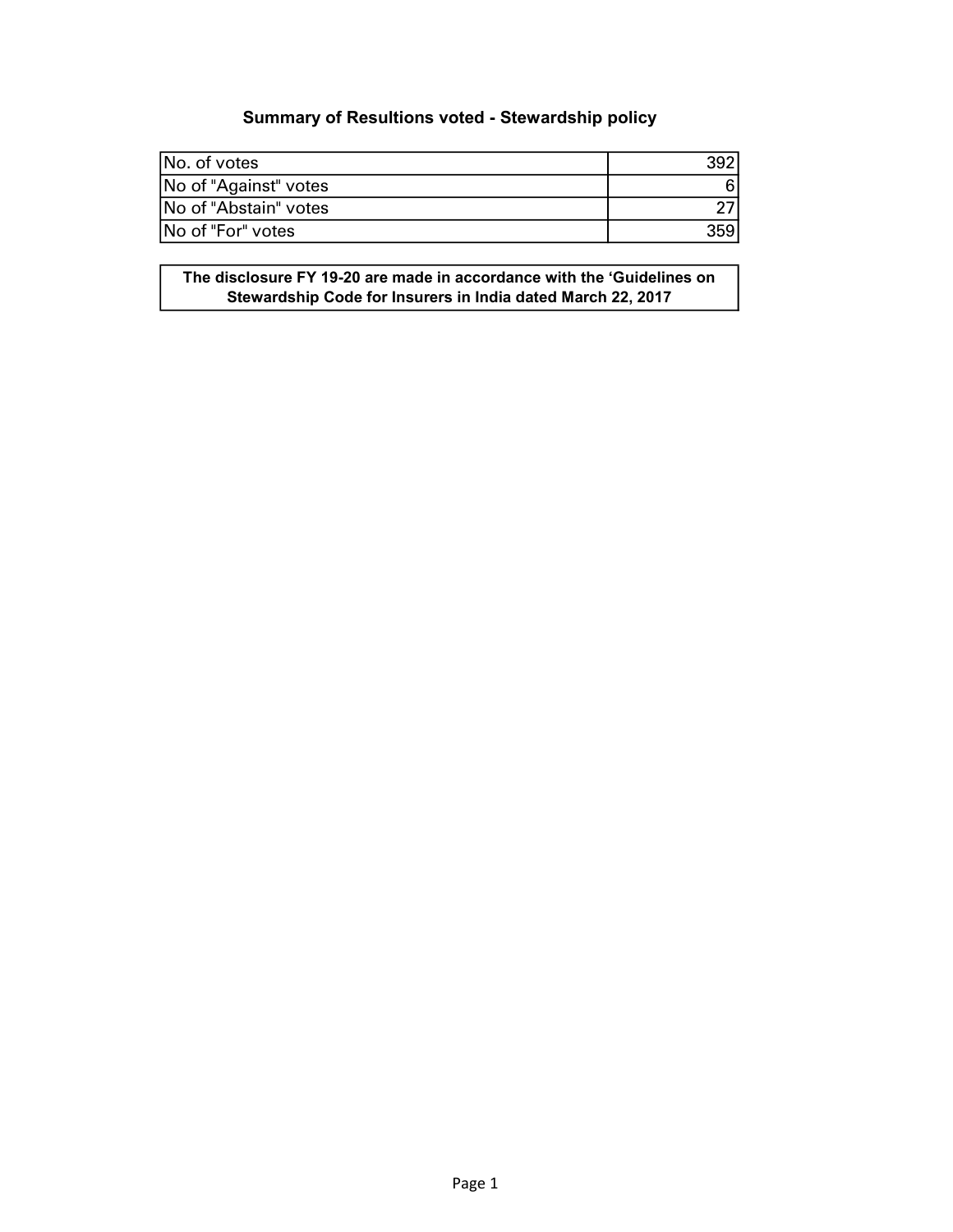|                     | ICICI Lombard General Insurance Co. Ltd. |                         |                                                                                                                                                                                              |                          |  |  |
|---------------------|------------------------------------------|-------------------------|----------------------------------------------------------------------------------------------------------------------------------------------------------------------------------------------|--------------------------|--|--|
| <b>Meeting Date</b> | <b>Company Name</b>                      | <b>Type of Meetings</b> | <b>Proposal's Description</b>                                                                                                                                                                | Vote For/Against/Abstain |  |  |
| 25-Apr-2019         | İNestle India Ltd.                       | <b>AGM</b>              | Adoption of financial statements for the year ended 31 December 2018                                                                                                                         | For                      |  |  |
| 25-Apr-2019         | Nestle India Ltd.                        | AGM                     | Confirm total interim dividend of Rs. 90.0 per share (face value Rs.10) and<br>declare final dividend of Rs. 25.0 per share (face value Rs.10)                                               | For                      |  |  |
| 25-Apr-2019         | Nestle India Ltd.                        | AGM                     | Reappoint Martin Roemkens (DIN: 07761271) as an Executive Director<br>(Technical)                                                                                                            | For                      |  |  |
| 25-Apr-2019         | İNestle India Ltd.                       | AGM                     | Ratify remuneration of Rs. 0.2 mn (plus service tax and out of pocket<br>expenses) for Ramanath Iyer & Co. as cost auditors for the records of the<br>milk food products division for 2019   | For                      |  |  |
| 25-Apr-2019         | Nestle India Ltd.                        | AGM                     | Appoint Ms. Roopa Kudva (DIN:00001766) as an Independent Director for<br>a term of five years from 1 January 2019                                                                            | For                      |  |  |
| 25-Apr-2019         | Nestle India Ltd.                        | AGM                     | Approve payment of General License Fees (royalty) to Nestlé S.A.,<br>promoter entity, at 4.5% of net sales and shareholders' approval will be<br>sought every five years, w.e.f. 1 July 2019 | For                      |  |  |
| 25-Apr-2019         | INestle India Ltd.                       | <b>AGM</b>              | Reappoint Rajya Vardhan Kanoria (DIN:00003792) as an Independent<br>Director for a further term of five years, w.e.f. 13 May 2019                                                            | For                      |  |  |
| 15-May-2019         | Castrol India Ltd.                       | <b>AGM</b>              | Adoption of financial statements for the year ended 31 December 2018                                                                                                                         | For                      |  |  |
| 15-May-2019         | Castrol India Ltd.                       | <b>AGM</b>              | Confirm interim dividend of Rs.2.25 per share and declare final dividend of<br>Rs.2.75 per share                                                                                             | For                      |  |  |
| 15-May-2019         | Castrol India Ltd.                       | <b>AGM</b>              | Reappoint Omer Dormen as a Director                                                                                                                                                          | For                      |  |  |
| 15-May-2019         | Castrol India Ltd.                       | <b>AGM</b>              | Reappoint Ms. Rashmi Joshi as a Director                                                                                                                                                     | For                      |  |  |
| 15-May-2019         | Castrol India Ltd.                       | <b>AGM</b>              | Fix remuneration of Rs.350,000 for Kishore Bhatia & Associates as cost<br>auditors for CY19                                                                                                  | For                      |  |  |
| 27-May-2019         | Britannia Industries Ltd.                | <b>NCM</b>              | Approve bonus issue of three-year non-convertible debentures of face<br>value Rs. 30 each for each equity share of face value Re. 1                                                          | For                      |  |  |
| 29-May-2019         | PNB Housing Finance Ltd                  | Postal Ballot           | Approve amendment of Articles of Association (AoA) to enhance board<br>nomination rights to shareholders                                                                                     | For                      |  |  |
| 15-Jun-2019         | Alkem Laboratories Ltd                   | Postal Ballot           | Approve reclassification of Nawal Kishore Singh from promoter group to<br>public category                                                                                                    | For                      |  |  |
| 22-Jun-2019         | Infosys Ltd.                             | <b>AGM</b>              | Adoption of standalone & consolidated financial statements for the year<br>ended 31 March 2019                                                                                               | For                      |  |  |
| 22-Jun-2019         | Infosys Ltd.                             | <b>AGM</b>              | Approve final dividend of Rs. 10.5 of face value Rs 5.0 per share                                                                                                                            | For                      |  |  |
| 22-Jun-2019         | Infosys Ltd.                             | AGM                     | Reappoint Nandan M. Nilekani (DIN 00041245) as director liable to retire<br>by rotation                                                                                                      | For                      |  |  |
| 22-Jun-2019         | Infosys Ltd.                             | AGM                     | Approve Infosys Expanded Stock Ownership Program - 2019 (2019 Plan)<br>and grant of stock incentives to eligible employees                                                                   | For                      |  |  |
| 22-Jun-2019         | Infosys Ltd.                             | <b>AGM</b>              | Approve extension of Infosys Expanded Stock Ownership Program - 2019<br>(2019 Plan) to eligible employees of subsidiary companies                                                            | For                      |  |  |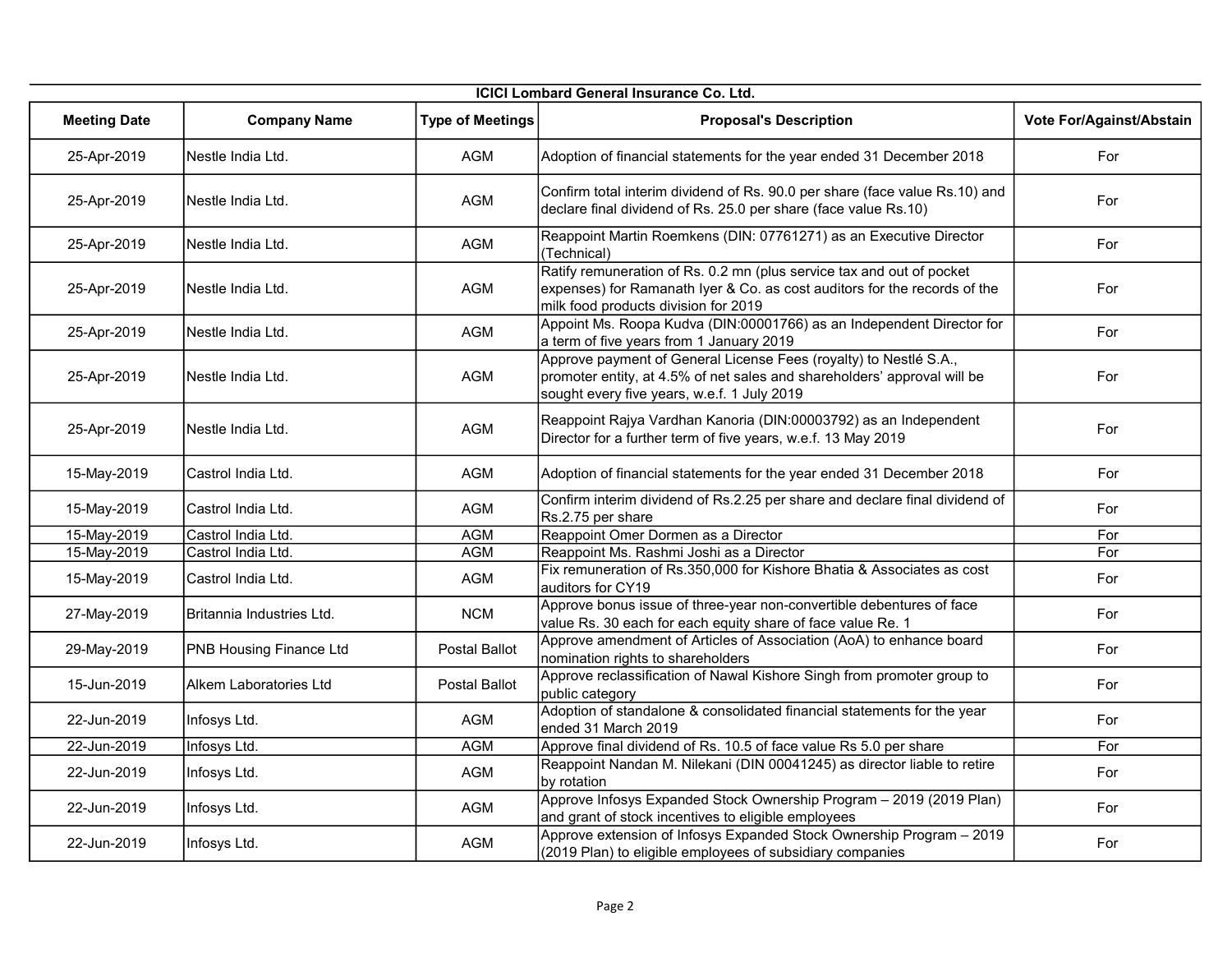|                     | <b>ICICI Lombard General Insurance Co. Ltd.</b> |                         |                                                                                                                                                                      |                          |  |
|---------------------|-------------------------------------------------|-------------------------|----------------------------------------------------------------------------------------------------------------------------------------------------------------------|--------------------------|--|
| <b>Meeting Date</b> | <b>Company Name</b>                             | <b>Type of Meetings</b> | <b>Proposal's Description</b>                                                                                                                                        | Vote For/Against/Abstain |  |
| 22-Jun-2019         | Infosys Ltd.                                    | <b>AGM</b>              | Approve secondary acquisition of shares by the Infosys Expanded Stock<br>Ownership Trust to implement the 2019 Plan                                                  | For                      |  |
| 22-Jun-2019         | Infosys Ltd.                                    | AGM                     | Approve grant of stock incentives from the 2019 Plan to Salil Parekh, CEO<br>& MD                                                                                    | For                      |  |
| 22-Jun-2019         | Infosys Ltd.                                    | <b>AGM</b>              | Approve reduction in vesting period for RSUs under 2015 plan for Salil<br>Parekh, CEO & MD                                                                           | For                      |  |
| 22-Jun-2019         | Infosys Ltd.                                    | <b>AGM</b>              | Approve grant of stock incentives from the 2019 Plan to U B Pravin Rao,<br><b>Chief Operating Officer</b>                                                            | For                      |  |
| 26-Jun-2019         | Polycab India Ltd.                              | <b>AGM</b>              | Adoption of financial statements for the year ended 31 March 2019                                                                                                    | For                      |  |
| 26-Jun-2019         | Polycab India Ltd.                              | <b>AGM</b>              | Declare dividend of Rs. 3.0 per equity share of face value Rs 10.0                                                                                                   | For                      |  |
| 26-Jun-2019         | Polycab India Ltd.                              | <b>AGM</b>              | Reappoint Ramesh Jaisinghani (DIN 00309314) as Director                                                                                                              | For                      |  |
| 26-Jun-2019         | Polycab India Ltd.                              | AGM                     | Appointment of BSR & Co. LLP as statutory auditors for a period of five<br>years and authorize the board to fix their FY20 remuneration at Rs. 9.0 mn                | For                      |  |
| 26-Jun-2019         | Polycab India Ltd.                              | <b>AGM</b>              | Reappoint Inder Jaisinghani (DIN: 00309108) as Managing Director for five<br>years from 28 August 2019 and fix his remuneration                                      | For                      |  |
| 26-Jun-2019         | Polycab India Ltd.                              | <b>AGM</b>              | Reappoint Ajay Jaisinghani (DIN: 00276588) as Executive Director for five<br>years from 28 August 2019 and fix his remuneration                                      | For                      |  |
| 26-Jun-2019         | Polycab India Ltd.                              | AGM                     | Reappoint Ramesh Jaisinghani (DIN: 00309314) as Executive Director for<br>five years from 28 August 2019 and fix his remuneration                                    | For                      |  |
| 26-Jun-2019         | Polycab India Ltd.                              | AGM                     | Approve revision in remuneration of Shyam Lal Bajaj (DIN: 02734730),<br>Chief Financial Officer for the remaining tenure of his appointment upto 14<br>December 2021 | For                      |  |
| 26-Jun-2019         | Polycab India Ltd.                              | AGM                     | Appoint Tilokchand Punamchand Ostwal (DIN: 00821268), as Independent<br>Director for five years with effect from 20 September 2018                                   | For                      |  |
| 26-Jun-2019         | Polycab India Ltd.                              | AGM                     | Appoint Radhey Shyam Sharma (DIN: 00013208), as Independent Director<br>for five years with effect from 20 September 2018                                            | For                      |  |
| 26-Jun-2019         | Polycab India Ltd.                              | AGM                     | Appoint Pradeep Poddar (DIN: 00025199), as Independent Director for five<br>years with effect from 20 September 2018                                                 | For                      |  |
| 26-Jun-2019         | Polycab India Ltd.                              | AGM                     | Appoint Hiroo Mirchandani (DIN: 06992518), as Independent Director for<br>five years with effect from 20 September 2018                                              | For                      |  |
| 26-Jun-2019         | Polycab India Ltd.                              | AGM                     | Approve payment of commission to Independent Directors not exceeding<br>Rs. 2 mn per annum per director from 1 April 2018                                            | For                      |  |
| 26-Jun-2019         | Polycab India Ltd.                              | AGM                     | Approve remuneration of Rs. 330,000 p.a. for N. Ritesh & Associates. as<br>cost auditors for FY20                                                                    | For                      |  |
| 26-Jun-2019         | Polycab India Ltd.                              | <b>AGM</b>              | Approve retention of rights to International Finance Corporation (IFC) to<br>appoint Director, till it holds at least 5% of the company's share capital              | For                      |  |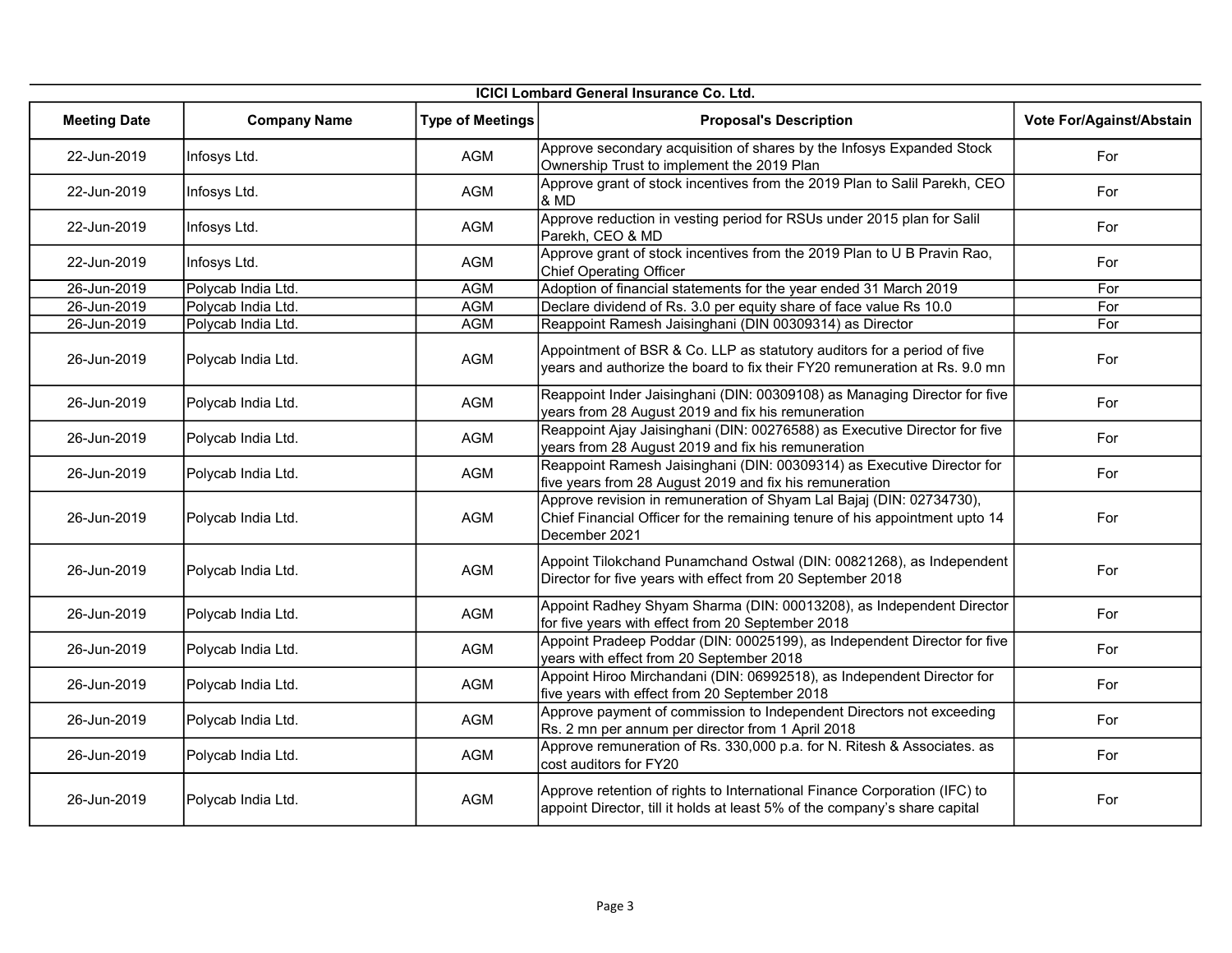|                     | <b>ICICI Lombard General Insurance Co. Ltd.</b> |                         |                                                                                                                                                                          |                          |  |
|---------------------|-------------------------------------------------|-------------------------|--------------------------------------------------------------------------------------------------------------------------------------------------------------------------|--------------------------|--|
| <b>Meeting Date</b> | <b>Company Name</b>                             | <b>Type of Meetings</b> | <b>Proposal's Description</b>                                                                                                                                            | Vote For/Against/Abstain |  |
| 29-Jun-2019         | Hindustan Unilever Ltd.                         | <b>NCM</b>              | Approve the Scheme of Arrangement for merger of GlaxoSmithKline<br>Consumer Healthcare Limited (GSK) with Hindustan Unilever Limited<br>(HUL)                            | For                      |  |
| 29-Jun-2019         | Hindustan Unilever Ltd.                         | <b>AGM</b>              | Adoption of financial statements for the year ended 31 March 2019                                                                                                        | For                      |  |
| 29-Jun-2019         | Hindustan Unilever Ltd.                         | AGM                     | Ratify interim dividend of Rs. 9 per share and declare final dividend of Rs.<br>13 per share of face value Re. 1.0 each                                                  | For                      |  |
| 29-Jun-2019         | Hindustan Unilever Ltd.                         | AGM                     | Reappoint Pradeep Banerjee (DIN : 02985965) as Director                                                                                                                  | For                      |  |
| 29-Jun-2019         | Hindustan Unilever Ltd.                         | <b>AGM</b>              | Reappoint Dev Bajpai (DIN : 00050516) as Director                                                                                                                        | For                      |  |
| 29-Jun-2019         | Hindustan Unilever Ltd.                         | <b>AGM</b>              | Reappoint Srinivas Phatak (DIN : 02743340) as Director                                                                                                                   | For                      |  |
| 29-Jun-2019         | Hindustan Unilever Ltd.                         | AGM                     | Reappoint BSR & Co. LLP as statutory auditors for five years and authorize<br>the board to fix their remuneration                                                        | For                      |  |
| 29-Jun-2019         | İHindustan Unilever Ltd.                        | AGM                     | Revise the remuneration structure for CEO/Managing Director and Whole-<br>time Directors                                                                                 | For                      |  |
| 29-Jun-2019         | Hindustan Unilever Ltd.                         | <b>AGM</b>              | Appoint Leo Puri (DIN: 01764813) as Independent Director for a period of<br>five years with effect from 12 October 2018                                                  | For                      |  |
| 29-Jun-2019         | Hindustan Unilever Ltd.                         | AGM                     | Reappoint Aditya Narayan (DIN: 00012084) as Independent Director for<br>another period of one year with effect from 30 June 2019                                         | For                      |  |
| 29-Jun-2019         | Hindustan Unilever Ltd.                         | <b>AGM</b>              | Reappoint O.P.Bhatt (DIN: 00548091) as Independent Director for a period<br>of five years with effect from 30 June 2019                                                  | For                      |  |
| 29-Jun-2019         | Hindustan Unilever Ltd.                         | <b>AGM</b>              | Reappoint Sanjiv Misra (DIN: 03075797) as Independent Director for a<br>period of five year with effect from 30 June 2019                                                | For                      |  |
| 29-Jun-2019         | İHindustan Unilever Ltd.                        | AGM                     | Approve continuation of Sanjiv Misra as Independent Director post<br>attainment of 75 years of age till the end of his tenure                                            | For                      |  |
| 29-Jun-2019         | Hindustan Unilever Ltd.                         | <b>AGM</b>              | Reappoint Ms. Kalpana Morparia (DIN: 00046081) as Independent Director<br>for a period of five years with effect from 09 October 2019                                    | For                      |  |
| 29-Jun-2019         | Hindustan Unilever Ltd.                         | AGM                     | Approve continuation of Ms. Kalpana Morparia as Independent Director<br>post attainment of 75 years of age till the end of her next tenure                               | For                      |  |
| 29-Jun-2019         | Hindustan Unilever Ltd.                         | <b>AGM</b>              | Fix remuneration of Rs. 1.2 mn for M/s RA & Co. as cost auditors for FY20                                                                                                | For                      |  |
| 02-Jul-2019         | İNestle India Ltd.                              | Postal Ballot           | Reappoint Shobinder Duggal (DIN 00039580) as Whole-time Director of<br>(ED - Finance & Control and CFO) from 10 May 2019 to 31 December<br>2019 and fix his remuneration | For                      |  |
| 09-Jul-2019         | <b>RBL Bank Ltd</b>                             | <b>AGM</b>              | Adoption of standalone financial statements for the year ended 31 March<br>2019                                                                                          | For                      |  |
| 09-Jul-2019         | IRBL Bank Ltd                                   | AGM                     | Adoption of consolidated financial statements for the year ended 31 March<br>2019                                                                                        | For                      |  |
| 09-Jul-2019         | RBL Bank Ltd                                    | AGM                     | To declare final dividend of Rs. 2.7 per equity share (face value Rs. 10.0)                                                                                              | For                      |  |
| 09-Jul-2019         | RBL Bank Ltd                                    | AGM                     | To reappoint Vijay Mahajan (DIN: 00038794) as Non-Executive Non-<br>Independent Director                                                                                 | For                      |  |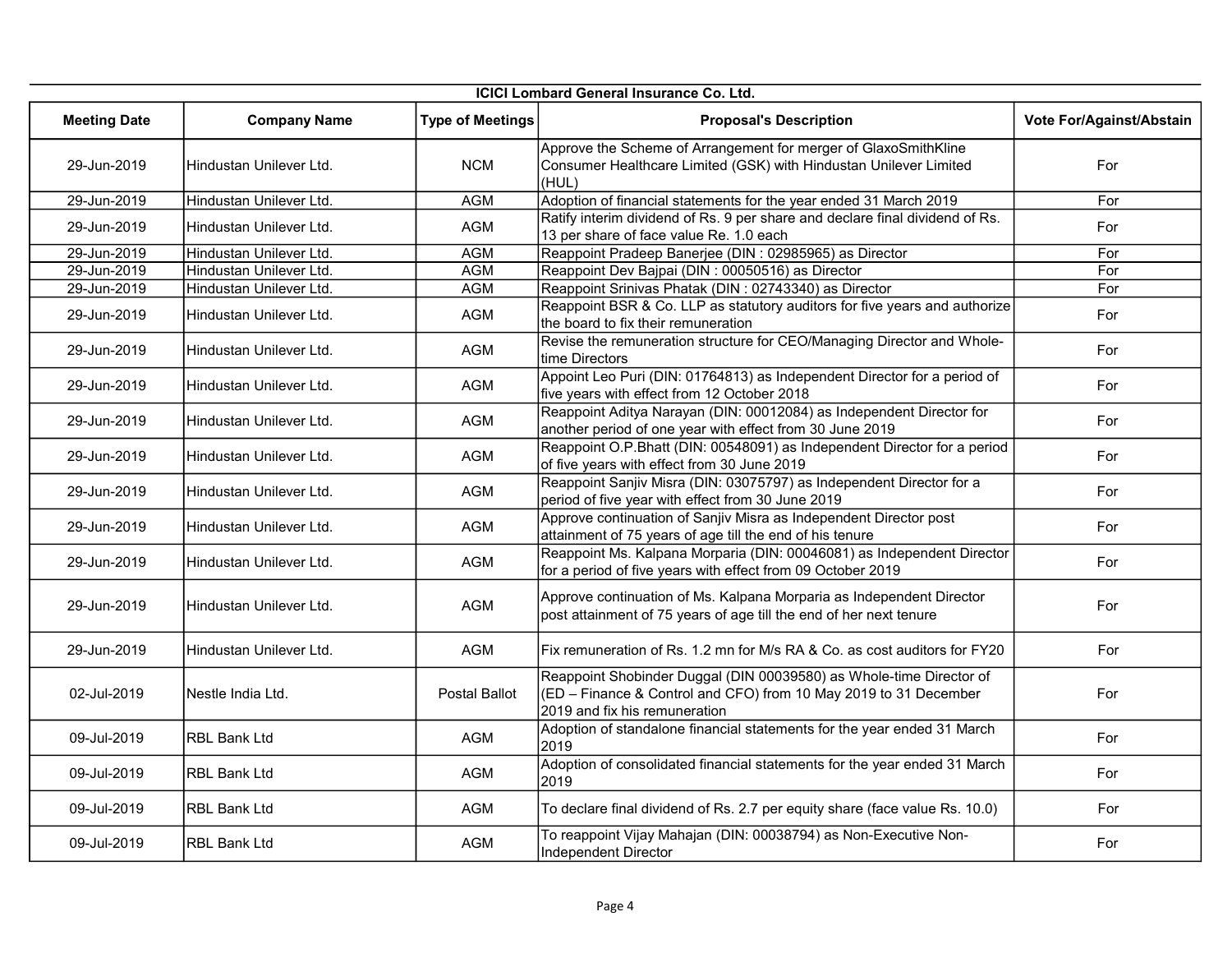|                     | <b>ICICI Lombard General Insurance Co. Ltd.</b> |                         |                                                                                                                                                                                                     |                          |  |
|---------------------|-------------------------------------------------|-------------------------|-----------------------------------------------------------------------------------------------------------------------------------------------------------------------------------------------------|--------------------------|--|
| <b>Meeting Date</b> | <b>Company Name</b>                             | <b>Type of Meetings</b> | <b>Proposal's Description</b>                                                                                                                                                                       | Vote For/Against/Abstain |  |
| 09-Jul-2019         | RBL Bank Ltd                                    | AGM                     | To reappoint Jairaj Purandare (DIN: 00159886) as Independent Director<br>w.e.f. 26 August 2019 till 15 September 2019                                                                               | For                      |  |
| 09-Jul-2019         | <b>IRBL Bank Ltd</b>                            | AGM                     | To reappoint P. Sudhir Rao (DIN: 00018213) as Independent Director w.e.f.<br>26 August 2019 till 29 January 2020                                                                                    | For                      |  |
| 09-Jul-2019         | RBL Bank Ltd                                    | <b>AGM</b>              | To reappoint D. Sivanandhan (DIN: 03607203) as Independent Director<br>w.e.f. 26 August 2019 till 17 December 2020                                                                                  | For                      |  |
| 09-Jul-2019         | <b>RBL Bank Ltd</b>                             | <b>AGM</b>              | To approve increase in borrowing limits to Rs 220.0 bn from Rs 180.0 bn                                                                                                                             | For                      |  |
| 09-Jul-2019         | RBL Bank Ltd                                    | AGM                     | To issue Long Term Bonds/Non-Convertible Debentures aggregating up to<br>Rs. 25.0 bn on private placement basis                                                                                     | For                      |  |
| 09-Jul-2019         | <b>RBL Bank Ltd</b>                             | AGM                     | To approve revision in remuneration of Rajeev Ahuja, Executive Director<br>from 21 February 2019, till expiry of his term                                                                           | For                      |  |
| 09-Jul-2019         | <b>RBL Bank Ltd</b>                             | <b>AGM</b>              | To approve payment of performance bonus and revision in remuneration of<br>Vishwavir Ahuja as MD & CEO from 30 June 2019, till expiry of his term                                                   | For                      |  |
| 09-Jul-2019         | <b>RBL Bank Ltd</b>                             | <b>AGM</b>              | To issue securities upto an amount of Rs. 35.0 bn                                                                                                                                                   | For                      |  |
| 12-Jul-2019         | I T C Ltd.                                      | <b>AGM</b>              | Adoption of standalone and consolidated financial statements for the year<br>ended 31 March 2019                                                                                                    | For                      |  |
| 12-Jul-2019         | I T C Ltd.                                      | <b>AGM</b>              | Declare final dividend of Rs. 5.75 per share of face value Re. 1.0 each                                                                                                                             | For                      |  |
| 12-Jul-2019         | ITCLtd.                                         | <b>AGM</b>              | Reappoint David Simpson (DIN: 07717430) as a as Non-Executive Non-<br>Independent Director                                                                                                          | For                      |  |
| 12-Jul-2019         | ITCLtd.                                         | AGM                     | Reappoint John Pulinthanam (DIN: 07881040) as Non-Executive Non-<br>Independent Director                                                                                                            | For                      |  |
| 12-Jul-2019         | ITCLtd.                                         | AGM                     | Appointment of SRBC & Co. LLP as statutory auditors for a period of five<br>years and fix their remuneration at Rs. 29.5 mn for FY20                                                                | For                      |  |
| 12-Jul-2019         | I T C Ltd.                                      | AGM                     | Appoint Hemant Bhargava (DIN: 01922717) as Non-Executive Non-<br>Independent Director                                                                                                               | For                      |  |
| 12-Jul-2019         | I T C Ltd.                                      | <b>AGM</b>              | To appoint Sumant Bhargavan (DIN: 01732482) as Executive Director for a<br>term of three years, w.e.f. 16 November 2019 and fix his remuneration                                                    | For                      |  |
| 12-Jul-2019         | ITCLtd.                                         | <b>AGM</b>              | Reappoint Arun Duggal (DIN: 00024262) as Independent Director for a<br>further term of five years, w.e.f. 15 September 2019                                                                         | For                      |  |
| 12-Jul-2019         | I T C Ltd.                                      | <b>AGM</b>              | Reappoint Sunil Mathur (DIN: 00013239) as Independent Director for a<br>further term of five years, w.e.f. 15 September 2019                                                                        | For                      |  |
| 12-Jul-2019         | ITCLtd.                                         | AGM                     | Reappoint Meera Shankar (DIN: 06374957) as Independent Director for a<br>further term of five years, w.e.f. 15 September 2019                                                                       | For                      |  |
| 12-Jul-2019         | I T C Ltd.                                      | <b>AGM</b>              | Ratify remuneration of Rs. 450,000 (plus reimbursement of actual<br>expenses) for P. Raju Iyer, cost auditors for the 'Paper and Paperboard'<br>and 'Nicotine Gum' products of the company for FY20 | For                      |  |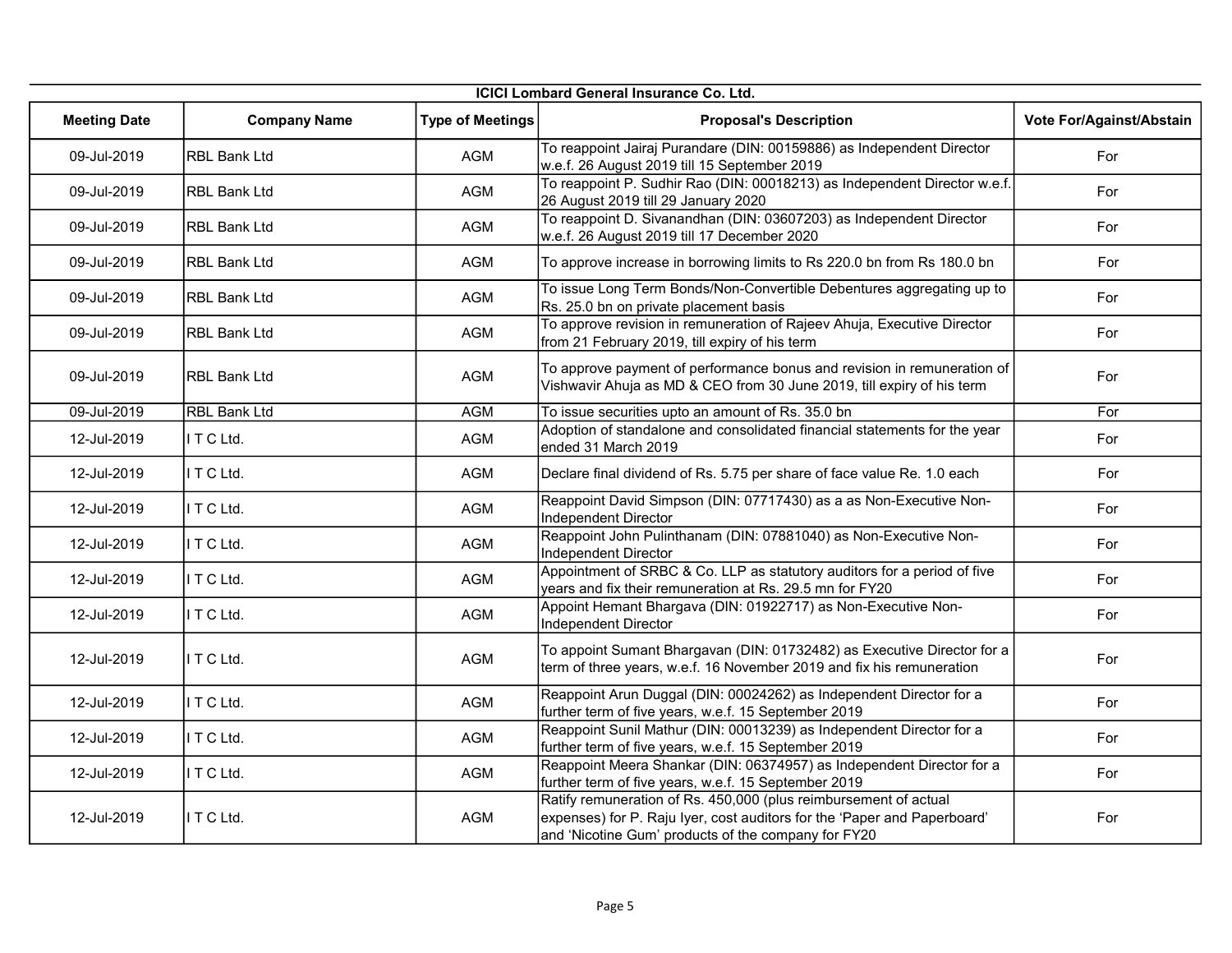| <b>ICICI Lombard General Insurance Co. Ltd.</b> |                     |                         |                                                                                                                                                                                                                                      |                          |
|-------------------------------------------------|---------------------|-------------------------|--------------------------------------------------------------------------------------------------------------------------------------------------------------------------------------------------------------------------------------|--------------------------|
| <b>Meeting Date</b>                             | <b>Company Name</b> | <b>Type of Meetings</b> | <b>Proposal's Description</b>                                                                                                                                                                                                        | Vote For/Against/Abstain |
| 12-Jul-2019                                     | ITCLtd.             | <b>AGM</b>              | Ratify remuneration of Rs. 575,000 (plus reimbursement of actual<br>expenses) for S. Mahadevan & Co., cost auditors for all products other than<br>the 'Paper and Paperboard' and 'Nicotine Gum' products of the company<br>for FY20 | For                      |
| 12-Jul-2019                                     | HDFCBankLtd.        | <b>AGM</b>              | Adoption of standalone financial statements for the year ended 31 March<br>2019                                                                                                                                                      | For                      |
| 12-Jul-2019                                     | IH D F C Bank Ltd.  | <b>AGM</b>              | Adoption of consolidated financial statements for the year ended 31 March<br>2019                                                                                                                                                    | For                      |
| 12-Jul-2019                                     | H D F C Bank Ltd.   | <b>AGM</b>              | To declare dividend of Rs. 15.0 per equity share (face value Rs. 2)                                                                                                                                                                  | For                      |
| 12-Jul-2019                                     | HDFC Bank Ltd.      | <b>AGM</b>              | Reappoint Srikanth Nadhamuni (DIN: 02551389) as Director                                                                                                                                                                             | For                      |
| 12-Jul-2019                                     | HDFC Bank Ltd.      | AGM                     | To appoint MSKA & Associates as statutory auditors for four years from<br>FY20 and fix their remuneration at Rs. 25.0 mn for FY20                                                                                                    | For                      |
| 12-Jul-2019                                     | H D F C Bank Ltd.   | <b>AGM</b>              | Ratify remuneration aggregating Rs. 29mn paid to erstwhile statutory<br>auditors S. R. Batliboi & Co. LLP for FY19                                                                                                                   | For                      |
| 12-Jul-2019                                     | H D F C Bank Ltd.   | AGM                     | Appoint Sanjiv Sachar (DIN: 02013812) as Independent Director for five<br>years from 21 July 2018                                                                                                                                    | For                      |
| 12-Jul-2019                                     | H D F C Bank Ltd.   | AGM                     | Appoint Sandeep Parekh (DIN: 03268043) as Independent Director for five<br>years from 19 January 2019                                                                                                                                | For                      |
| 12-Jul-2019                                     | IH D F C Bank Ltd.  | AGM                     | Appoint M D Ranganath (DIN: 07565125) as Independent Director for five<br>years from 31 January 2019                                                                                                                                 | For                      |
| 12-Jul-2019                                     | H D F C Bank Ltd.   | <b>AGM</b>              | To ratify and approve related party transactions with Housing Development<br>Finance Corporation Limited ("HDFC Limited") for FY20                                                                                                   | For                      |
| 12-Jul-2019                                     | HDFCBankLtd.        | <b>AGM</b>              | To ratify and approve the related party transactions with HDB Financial<br>Services Limited ("HDBFSL") for FY20                                                                                                                      | For                      |
| 12-Jul-2019                                     | H D F C Bank Ltd.   | <b>AGM</b>              | To issue debt securities up to Rs. 500.0 bn on private placement basis                                                                                                                                                               | For                      |
| 12-Jul-2019                                     | HDFC Bank Ltd.      | <b>AGM</b>              | Approve sub-division of equity shares from one share of face value of<br>Rs.2.0 per share to two shares of face value of Re.1.0 per share                                                                                            | For                      |
| 12-Jul-2019                                     | HDFC Bank Ltd.      | AGM                     | Alter Capital Clause of Memorandum of Association to accommodate the<br>subdivision of equity shares                                                                                                                                 | For                      |
| 20-Jul-2019                                     | Axis Bank Ltd.      | AGM                     | Adoption of standalone and consolidated financial statements for the year<br>ended 31 March 2019                                                                                                                                     | For                      |
| 20-Jul-2019                                     | Axis Bank Ltd.      | <b>AGM</b>              | Declare final dividend of Re. 1.0 per equity share of Rs. 2 each                                                                                                                                                                     | For                      |
| 20-Jul-2019                                     | Axis Bank Ltd.      | <b>AGM</b>              | Reappoint Ms. Usha Sangwan as director liable to retire by rotation                                                                                                                                                                  | For                      |
| 20-Jul-2019                                     | Axis Bank Ltd.      | AGM                     | Appoint Rakesh Makhija as Non-Executive (Part-time) Chairperson for a<br>period of three years w.e.f. 18 July 2019 and fix his remuneration                                                                                          | For                      |
| 20-Jul-2019                                     | Axis Bank Ltd.      | <b>AGM</b>              | To approve revision in remuneration of Managing Director & CEO, Amitabh<br>Chaudhry (DIN 00531120)                                                                                                                                   | For                      |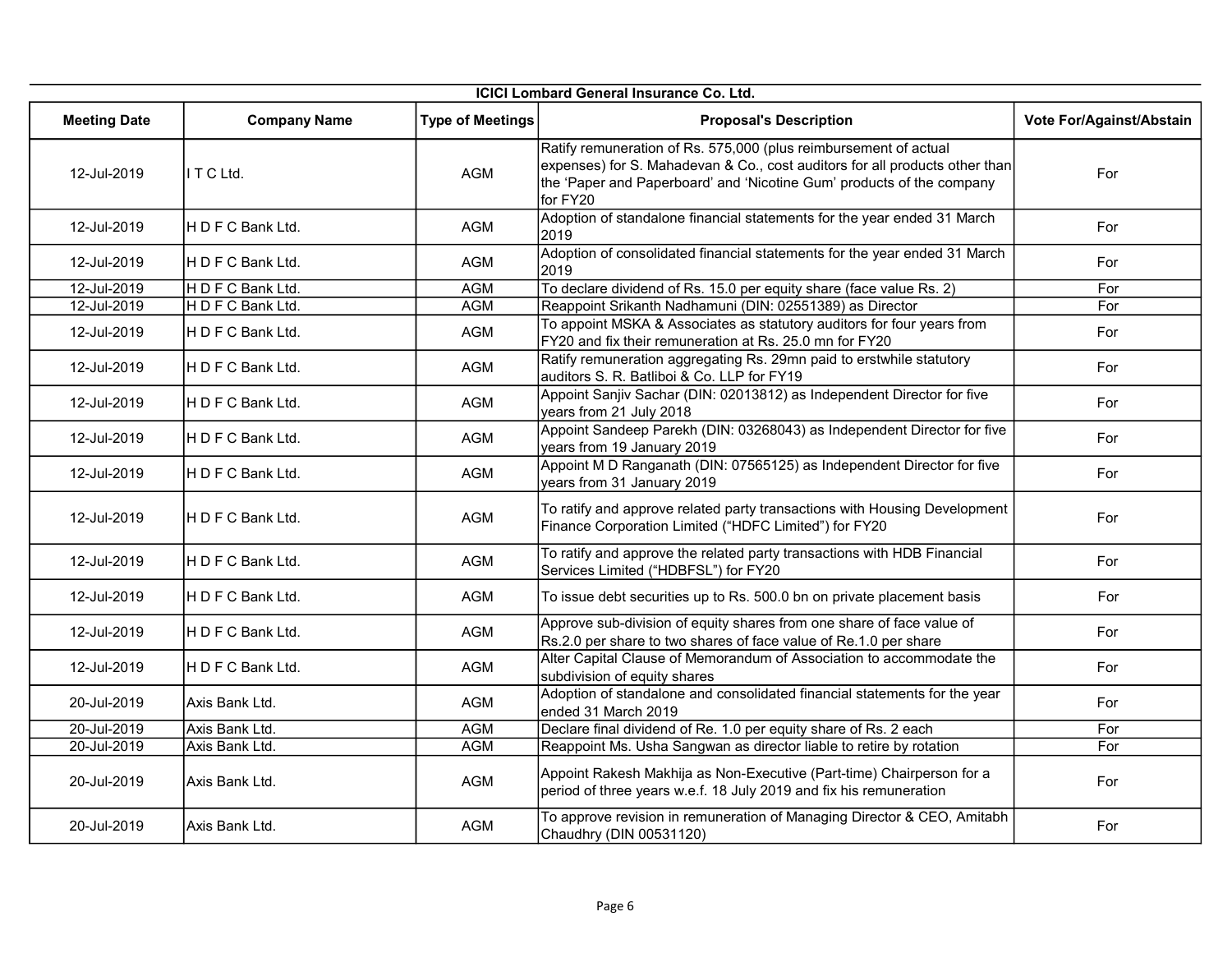|                     | <b>ICICI Lombard General Insurance Co. Ltd.</b> |                         |                                                                                                                                                                                                           |                          |  |
|---------------------|-------------------------------------------------|-------------------------|-----------------------------------------------------------------------------------------------------------------------------------------------------------------------------------------------------------|--------------------------|--|
| <b>Meeting Date</b> | <b>Company Name</b>                             | <b>Type of Meetings</b> | <b>Proposal's Description</b>                                                                                                                                                                             | Vote For/Against/Abstain |  |
| 20-Jul-2019         | Axis Bank Ltd.                                  | <b>AGM</b>              | To approve revision in remuneration of Rajiv Anand from 1 April 2019 till 3<br>August 2019                                                                                                                | For                      |  |
| 20-Jul-2019         | Axis Bank Ltd.                                  | <b>AGM</b>              | Reappoint Rajiv Anand (DIN 02541753) as Executive Director for a period<br>of three years w.e.f. 4 August 2019 and fix his remuneration                                                                   | For                      |  |
| 20-Jul-2019         | Axis Bank Ltd.                                  | AGM                     | To approve revision in remuneration of Rajesh Dahiya from 1 April 2019 till<br>3 August 2019                                                                                                              | For                      |  |
| 20-Jul-2019         | Axis Bank Ltd.                                  | AGM                     | Reappoint Rajesh Dahiya (DIN 07508488) as Executive Director for w.e.f. 4<br>August 2019 and fix his remuneration                                                                                         | For                      |  |
| 20-Jul-2019         | Axis Bank Ltd.                                  | <b>AGM</b>              | Appoint Pralay Mondal (DIN 00117994) as Director                                                                                                                                                          | For                      |  |
| 20-Jul-2019         | Axis Bank Ltd.                                  | AGM                     | Appoint Pralay Mondal as Executive Director w.e.f 1 August 2019 and fix<br>his remuneration                                                                                                               | For                      |  |
| 20-Jul-2019         | <b>Axis Bank Ltd.</b>                           | AGM                     | To approve borrowing/raising funds in Indian Currency/Foreign Currency by<br>issue of debt instruments including but not limited to bonds and non-<br>convertible debentures for an amount upto Rs 350 bn | For                      |  |
| 20-Jul-2019         | Axis Bank Ltd.                                  | AGM                     | Approve payment of commission to Non-Executive Directors not exceeding<br>1% of net profits for a period of five years commencing 1 April 2020                                                            | For                      |  |
| 23-Jul-2019         | Torrent Pharmaceuticals Ltd.                    | <b>AGM</b>              | Adoption of standalone and consolidated financial statements for the year<br>ended 31 March 2019                                                                                                          | For                      |  |
| 23-Jul-2019         | Torrent Pharmaceuticals Ltd.                    | <b>AGM</b>              | Confirm interim dividend of Rs.13.0 per equity share and declare final<br>dividend of Rs.4.0 per equity share (face value of Rs.5.0)                                                                      | For                      |  |
| 23-Jul-2019         | Torrent Pharmaceuticals Ltd.                    | <b>AGM</b>              | Reappoint Samir Mehta (DIN: 00061903) as Director liable to retire by<br>rotation                                                                                                                         | For                      |  |
| 23-Jul-2019         | Torrent Pharmaceuticals Ltd.                    | <b>AGM</b>              | Ratify remuneration of Rs. 0.8 mn for Kirit Mehta & Co. as cost auditors for<br>FY20                                                                                                                      | For                      |  |
| 23-Jul-2019         | Torrent Pharmaceuticals Ltd.                    | AGM                     | Reappoint Samir Mehta (DIN: 00061903) as Executive Chairperson from<br>30 July 2019 to 31 March 2020 and fix his remuneration                                                                             | For                      |  |
| 23-Jul-2019         | <b>Torrent Pharmaceuticals Ltd.</b>             | <b>AGM</b>              | Approve payment of commission of Rs 50.0 mn to Sudhir Mehta (DIN:<br>00061871) for FY19                                                                                                                   | For                      |  |
| 23-Jul-2019         | Torrent Pharmaceuticals Ltd.                    | AGM                     | Approve payment of commission to Non-Executive Directors not exceeding<br>1% of net profits for five years from 1 April 2020                                                                              | For                      |  |
| 23-Jul-2019         | Bharti Infratel Ltd.                            | AGM                     | Adoption of standalone and consolidated financial statements for the year<br>ended 31 March 2019                                                                                                          | For                      |  |
| 23-Jul-2019         | Bharti Infratel Ltd.                            | AGM                     | Ratify the two interim dividends aggregating Rs 15.0 per share of face<br>value Rs 10.0 each                                                                                                              | For                      |  |
| 23-Jul-2019         | Bharti Infratel Ltd.                            | <b>AGM</b>              | Reappoint Devender Singh Rawat (DIN: 06798626) as Director                                                                                                                                                | For                      |  |
| 23-Jul-2019         | Bharti Infratel Ltd.                            | <b>AGM</b>              | Appoint Prakul Kaushiva (DIN: 08285582) as Non-Executive Non-<br>Independent Director                                                                                                                     | For                      |  |
| 23-Jul-2019         | Bharti Infratel Ltd.                            | <b>AGM</b>              | Reappoint Bharat Raut (DIN: 00066080) as Independent Director for five<br>years from 1 April 2019                                                                                                         | For                      |  |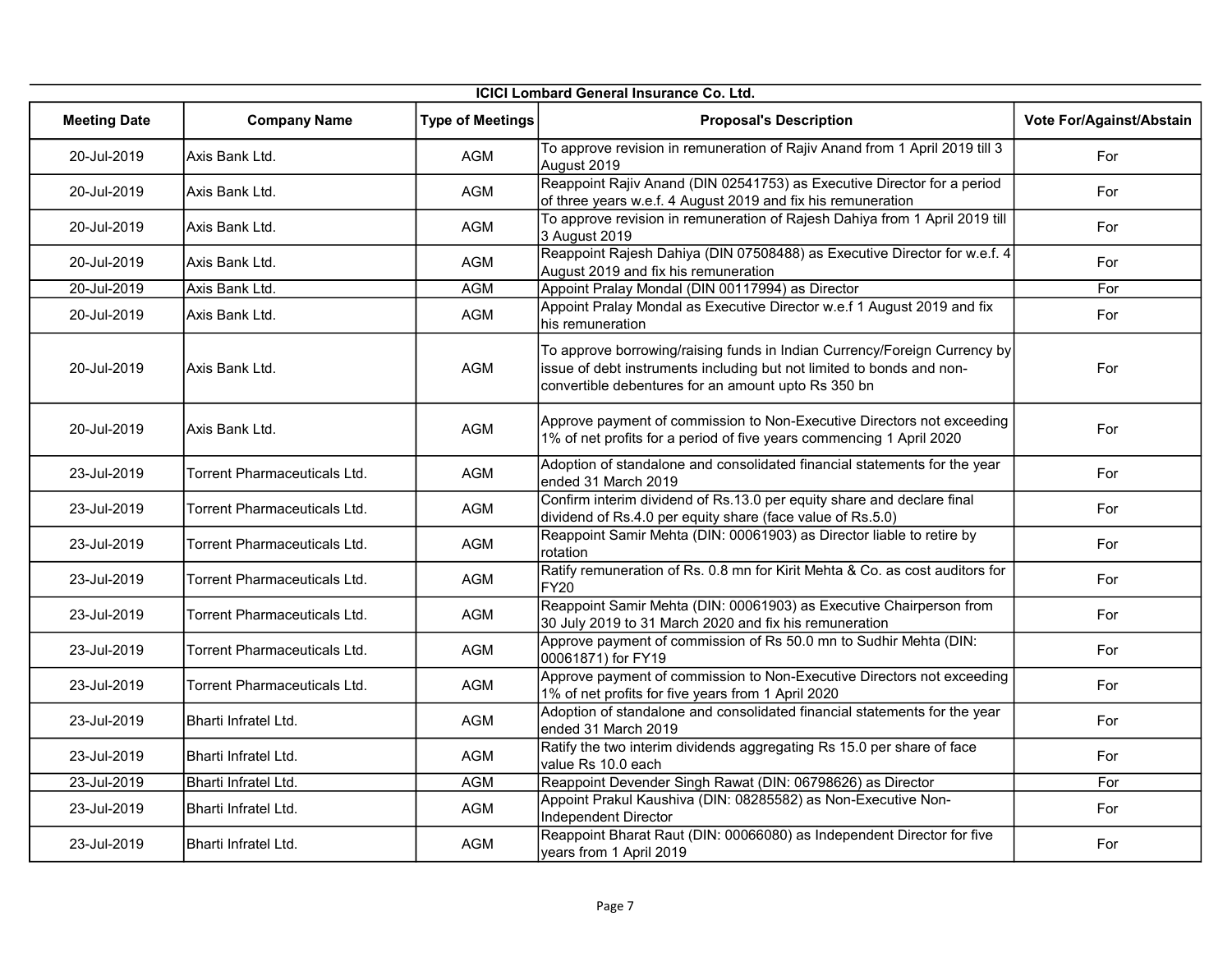| <b>ICICI Lombard General Insurance Co. Ltd.</b> |                              |                         |                                                                                                                                                              |                          |
|-------------------------------------------------|------------------------------|-------------------------|--------------------------------------------------------------------------------------------------------------------------------------------------------------|--------------------------|
| <b>Meeting Date</b>                             | <b>Company Name</b>          | <b>Type of Meetings</b> | <b>Proposal's Description</b>                                                                                                                                | Vote For/Against/Abstain |
| 23-Jul-2019                                     | Bharti Infratel Ltd.         | AGM                     | Reappoint Jitender Balakrishnan (DIN: 00028320) as Independent Director<br>for five years from 1 April 2019                                                  | For                      |
| 23-Jul-2019                                     | Bharti Infratel Ltd.         | AGM                     | Reappoint Dr. Leena Srivastava (DIN: 00005737) as Independent Director<br>for five years from 1 April 2019                                                   | For                      |
| 23-Jul-2019                                     | Bharti Infratel Ltd.         | AGM                     | Reappoint Narayanan Kumar (DIN: 00007848) as Independent Director for<br>five years from 1 April 2019                                                        | For                      |
| 24-Jul-2019                                     | Persistent Systems Ltd.      | <b>AGM</b>              | Adoption of standalone financial statements for the year ended 31 March<br>2019                                                                              | Abstain / No Vote        |
| 24-Jul-2019                                     | Persistent Systems Ltd.      | AGM                     | Adoption of consolidated financial statements for the year ended 31 March<br>2019                                                                            | Abstain / No Vote        |
| 24-Jul-2019                                     | Persistent Systems Ltd.      | <b>AGM</b>              | Ratify interim dividend of Rs.8.0 per equity share and declare final dividend<br>of Rs.3.0 per share on face value Rs.10.0                                   | Abstain / No Vote        |
| 24-Jul-2019                                     | Persistent Systems Ltd.      | AGM                     | To reappoint Dr. Anand Deshpande (DIN:00005721), Chairman and<br><b>Managing Director</b>                                                                    | Abstain / No Vote        |
| 24-Jul-2019                                     | Persistent Systems Ltd.      | AGM                     | To reappoint Deloitte Haskins & Sells LLP as statutory auditors for two<br>years 2 years and fix their remuneration at Rs 8.20 mn                            | Abstain / No Vote        |
| 24-Jul-2019                                     | Persistent Systems Ltd.      | AGM                     | To reappoint Ms. Roshini Bakshi (DIN:01832163) as independent director<br>for five years, with effect from 25 July 2019                                      | Abstain / No Vote        |
| 24-Jul-2019                                     | Persistent Systems Ltd.      | AGM                     | To reappoint Pradeep Bhargava (DIN:00525234) as independent director<br>for three years, with effect from 25 July 2019                                       | Abstain / No Vote        |
| 24-Jul-2019                                     | Persistent Systems Ltd.      | <b>AGM</b>              | To reappoint Prakash Telang (DIN:00012562) as independent director for<br>one year, with effect from 25 July 2019                                            | Abstain / No Vote        |
| 24-Jul-2019                                     | Persistent Systems Ltd.      | <b>AGM</b>              | To reappoint Kiran Umrootkar (DIN:00326672) as independent director for<br>one year, with effect from 25 July 2019                                           | Abstain / No Vote        |
| 24-Jul-2019                                     | Persistent Systems Ltd.      | <b>AGM</b>              | To appoint Christopher O'Connor (DIN 08420958) as Director and CEO for<br>a period of three years, with effect from 27 April 2019                            | Abstain / No Vote        |
| 24-Jul-2019                                     | Persistent Systems Ltd.      | AGM                     | To appoint Sandeep Kumar Kalra (DIN 02506494) as Director and<br>President Technology Services for a period of three years, with effect from<br>11 June 2019 | Abstain / No Vote        |
| 24-Jul-2019                                     | MPSLtd.                      | <b>AGM</b>              | Adoption of financial statements (standalone and consolidated) for the year<br>ended 31 March 2019                                                           | For                      |
| 24-Jul-2019                                     | MPSLtd.                      | <b>AGM</b>              | To reappoint Nishith Arora (DIN: 00227593) as Non-Executive Chairperson                                                                                      | For                      |
| 24-Jul-2019                                     | MPSLtd.                      | <b>AGM</b>              | To declare a dividend of Rs. 25 per equity share of face value Rs. 10.0<br>each                                                                              | For                      |
| 24-Jul-2019                                     | MPSLtd.                      | <b>AGM</b>              | To appoint Sunil Manubhai Shah (DIN: 00137105) as Independent Director<br>for five years from 18 January 2019 till 17 January 2024                           | For                      |
| 24-Jul-2019                                     | MPSLtd.                      | AGM                     | To reappoint Vijay Sood (DIN: 01473455) as Independent Director for five<br>years from 22 May 2019 till 21 May 2024                                          | For                      |
| 26-Jul-2019                                     | Bajaj Holdings & Invst. Ltd. | <b>AGM</b>              | Adoption of standalone and consolidated financial statements for the year<br>ended 31 March 2019                                                             | For                      |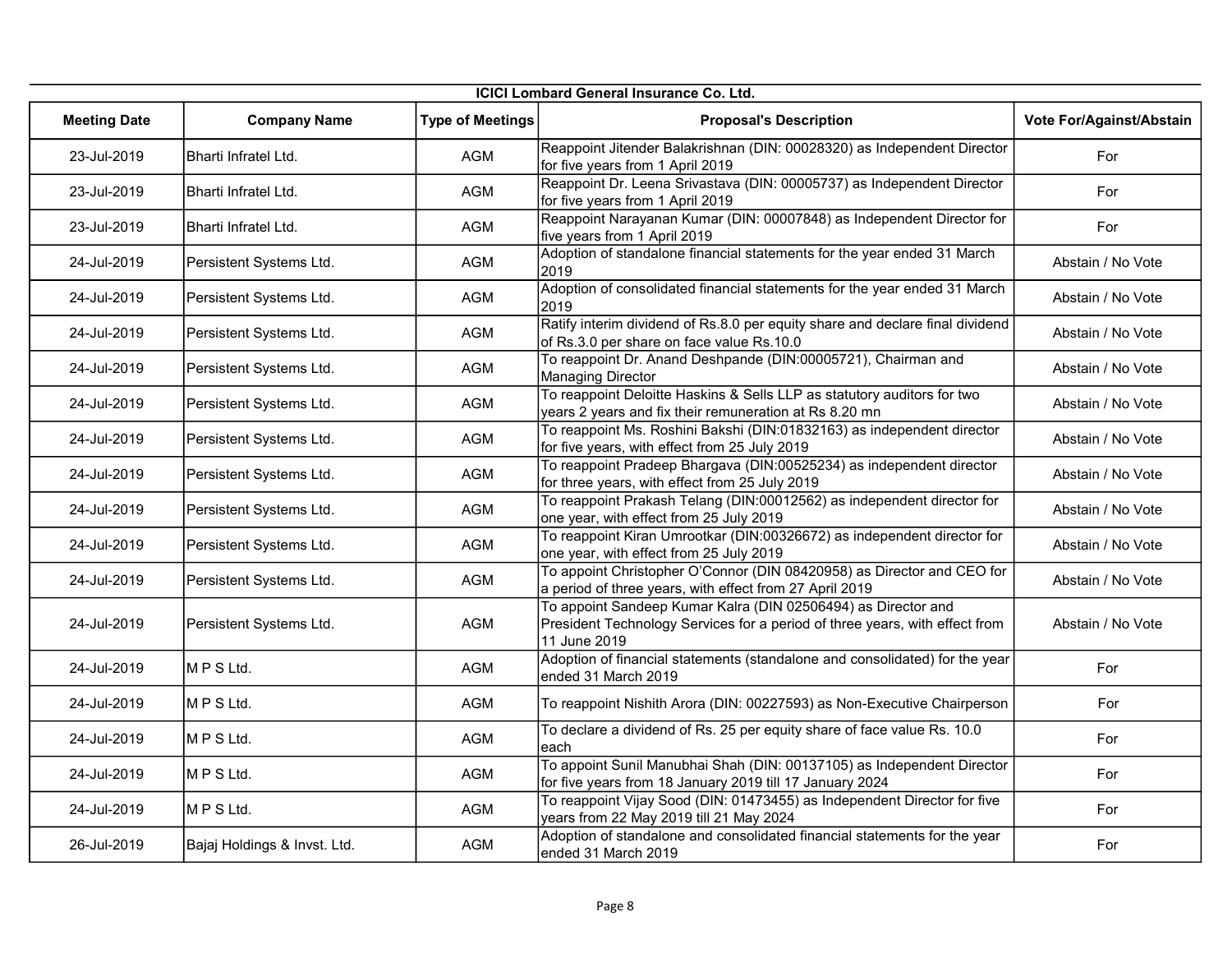| <b>ICICI Lombard General Insurance Co. Ltd.</b> |                                |                         |                                                                                                                                                                     |                          |
|-------------------------------------------------|--------------------------------|-------------------------|---------------------------------------------------------------------------------------------------------------------------------------------------------------------|--------------------------|
| <b>Meeting Date</b>                             | <b>Company Name</b>            | <b>Type of Meetings</b> | <b>Proposal's Description</b>                                                                                                                                       | Vote For/Against/Abstain |
| 26-Jul-2019                                     | Bajaj Holdings & Invst. Ltd.   | <b>AGM</b>              | Approve dividend of Rs 32.5 per share of face value Rs 10.0 each                                                                                                    | For                      |
| 26-Jul-2019                                     | Bajaj Holdings & Invst. Ltd.   | <b>AGM</b>              | Reappoint Rajiv Bajaj (DIN: 00018262) as Non-Executive Non-Independent<br><b>Director</b>                                                                           | For                      |
| 26-Jul-2019                                     | Bajaj Holdings & Invst. Ltd.   | AGM                     | Appoint Anami Roy (DIN: 01361110) as Independent Director for five years<br>from 1 April 2019                                                                       | For                      |
| 26-Jul-2019                                     | Bajaj Holdings & Invst. Ltd.   | AGM                     | Appoint Niraj Bajaj (DIN: 00028261) as Non-Executive Non-Independent<br>Director                                                                                    | For                      |
| 26-Jul-2019                                     | Bajaj Holdings & Invst. Ltd.   | <b>AGM</b>              | Reappoint Nanoo Pamnani (DIN: 00053673) as Independent Director for<br>five years from 1 April 2019 and ratify his continuation on attainment of 75<br>years of age | For                      |
| 26-Jul-2019                                     | Bajaj Holdings & Invst. Ltd.   | <b>AGM</b>              | Reappoint DJ Balaji Rao (DIN: 00025254) as Independent Director for five<br>years from 1 April 2019 and ratify his continuation on the board                        | For                      |
| 26-Jul-2019                                     | Bajaj Holdings & Invst. Ltd.   | AGM                     | Reappoint Ms. Gita Piramal (DIN: 01080602) as Independent Director for<br>five years from 17 July 2019                                                              | For                      |
| 26-Jul-2019                                     | Bajaj Holdings & Invst. Ltd.   | AGM                     | Ratify continuation of Rahul Bajaj as Non-Executive Non-Independent<br>Director from 1 April 2019 till his retirement on 17 May 2019                                | For                      |
| 29-Jul-2019                                     | Hero Motocorp Ltd.             | <b>AGM</b>              | Adoption of financial statements for the year ended 31 March 2019                                                                                                   | For                      |
| 29-Jul-2019                                     | Hero Motocorp Ltd.             | <b>AGM</b>              | Ratify interim dividend of Rs. 55.0 and declare final dividend of Rs. 32.0<br>per equity share (face value Rs. 2.0) for FY19                                        | For                      |
| 29-Jul-2019                                     | Hero Motocorp Ltd.             | <b>AGM</b>              | Reappoint Vikram Sitaram Kasbekar (DIN: 00985182) as Director, eligible<br>to retire by rotation                                                                    | For                      |
| 29-Jul-2019                                     | Hero Motocorp Ltd.             | AGM                     | Approve remuneration of Rs. 0.83 mn for Ramanath Iyer & Co. as cost<br>auditors for FY20                                                                            | For                      |
| 29-Jul-2019                                     | Hero Motocorp Ltd.             | <b>AGM</b>              | Appoint Jagmohan Singh Raju (DIN: 08273039) as Independent Director<br>for a period of five years w.e.f. 15 November 2018                                           | For                      |
| 29-Jul-2019                                     | Hero Motocorp Ltd.             | <b>AGM</b>              | Reappoint Meleveetil Damodaran (DIN: 02106990) as Independent<br>Director from 29 July 2019 till 3 May 2022                                                         | For                      |
| 29-Jul-2019                                     | Hero Motocorp Ltd.             | <b>AGM</b>              | Reappoint Pradeep Dinodia (DIN: 00027995) as Non-Executive Director,<br>eligible to retire by rotation w.e.f. 25 April 2019                                         | For                      |
| 29-Jul-2019                                     | Hero Motocorp Ltd.             | AGM                     | Reappoint Vikram Sitaram Kasbekar (DIN: 00985182) as Executive<br>Director - Operations (Plants) for three years from 8 August 2019 and fix<br>his remuneration     | For                      |
| 29-Jul-2019                                     | <b>PNB Housing Finance Ltd</b> | AGM                     | Adoption of standalone and consolidated financial statements for the year<br>ended 31 March 2019                                                                    | For                      |
| 29-Jul-2019                                     | <b>PNB Housing Finance Ltd</b> | <b>AGM</b>              | Approve dividend of Rs. 9.0 per share of face value Rs.10.0 each                                                                                                    | For                      |
| 29-Jul-2019                                     | <b>PNB Housing Finance Ltd</b> | <b>AGM</b>              | Reappoint Sunil Kaul (DIN: 05102910) as Non-Executive Non-Independent<br><b>Director</b>                                                                            | For                      |
| 29-Jul-2019                                     | <b>PNB Housing Finance Ltd</b> | <b>AGM</b>              | Appoint L V Prabhakar (DIN 08110715) as Non-executive Director liable to<br>retire by rotation                                                                      | For                      |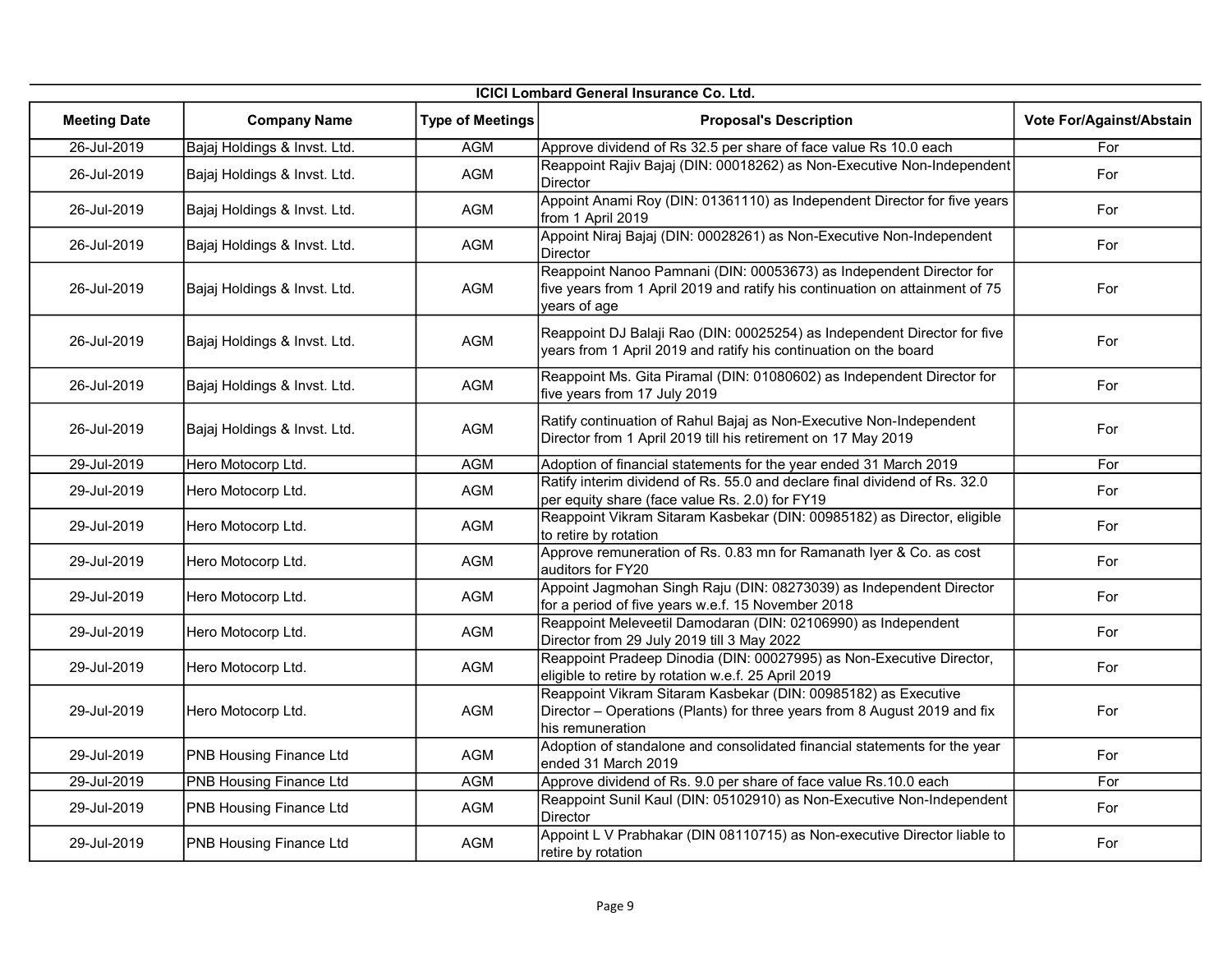| <b>ICICI Lombard General Insurance Co. Ltd.</b> |                                |                         |                                                                                                                                                                                      |                          |
|-------------------------------------------------|--------------------------------|-------------------------|--------------------------------------------------------------------------------------------------------------------------------------------------------------------------------------|--------------------------|
| <b>Meeting Date</b>                             | <b>Company Name</b>            | <b>Type of Meetings</b> | <b>Proposal's Description</b>                                                                                                                                                        | Vote For/Against/Abstain |
| 29-Jul-2019                                     | <b>PNB Housing Finance Ltd</b> | <b>AGM</b>              | Appoint Neeraj Vyas (DIN 07053788) as Independent Director for five<br>years from 15 April 2019                                                                                      | For                      |
| 29-Jul-2019                                     | PNB Housing Finance Ltd        | AGM                     | Approve continuation of and reappoint Shital Kumar Jain (DIN: 00047474)<br>as Independent Director for one year from 9 August 2019                                                   | For                      |
| 29-Jul-2019                                     | <b>PNB Housing Finance Ltd</b> | <b>AGM</b>              | Approve related party transactions with Punjab National Bank                                                                                                                         | For                      |
| 29-Jul-2019                                     | PNB Housing Finance Ltd        | AGM                     | Increase borrowing limit to Rs. 1050 bn from Rs. 900 bn, authorize board to<br>create charges on assets to secure borrowings and issue non-convertible<br>debentures upto Rs. 450 bn | For                      |
| 30-Jul-2019                                     | Swaraj Engines Ltd.            | AGM                     | Adoption of audited financial statements for the year ended 31 March 2019                                                                                                            | For                      |
| 30-Jul-2019                                     | Swaraj Engines Ltd.            | <b>AGM</b>              | Declare final dividend and special dividend aggregating Rs. 50 per share of<br><b>FV Rs.10</b>                                                                                       | For                      |
| 30-Jul-2019                                     | Swaraj Engines Ltd.            | AGM                     | Reappoint S. Durgashankar (DIN: 00044713) as Non-Executive Non-<br><b>Independent Director</b>                                                                                       | For                      |
| 30-Jul-2019                                     | Swaraj Engines Ltd.            | AGM                     | Reappoint Dr. Pawan Goenka (DIN: 00254502), as Non-Executive Non-<br>Independent Director                                                                                            | For                      |
| 30-Jul-2019                                     | Swaraj Engines Ltd.            | AGM                     | Approve remuneration of Rs. 120,000 for V. Kumar & Associates as cost<br>auditors for the financial year ending 31 March 2020                                                        | For                      |
| 30-Jul-2019                                     | Swaraj Engines Ltd.            | AGM                     | Reappoint Sudhir Mankad (DIN: 00086077) as Independent Director for<br>three years from 31 July 2019                                                                                 | For                      |
| 30-Jul-2019                                     | Swaraj Engines Ltd.            | AGM                     | Reappoint Dileep C. Choksi (DIN: 00016322) as Independent Director for<br>five years from 31 July 2019                                                                               | For                      |
| 30-Jul-2019                                     | Swaraj Engines Ltd.            | AGM                     | Reappoint Ms. Neera Saggi (DIN: 00501029) as Independent Director for<br>four years from 1 October 2019                                                                              | For                      |
| 01-Aug-2019                                     | Marico Ltd.                    | <b>AGM</b>              | Adoption of standalone and consolidated financial statements for the year<br>ended 31 March 2019                                                                                     | For                      |
| 01-Aug-2019                                     | Marico Ltd.                    | <b>AGM</b>              | Reappoint Harsh Mariwala (DIN: 00210342) as a Non-Executive Non-<br>Independent Director liable to retire by rotation                                                                | For                      |
| 01-Aug-2019                                     | Marico Ltd.                    | <b>AGM</b>              | Ratify remuneration of Rs.950,000 for Ashwin Solanki & Associates as cost<br>auditors for FY20                                                                                       | For                      |
| 01-Aug-2019                                     | IMarico Ltd.                   | AGM                     | Reappoint Saugata Gupta (DIN: 05251806) as Managing Director and CEO<br>for a period of five years from 1 April 2019 and fix his remuneration                                        | For                      |
| 01-Aug-2019                                     | Marico Ltd.                    | <b>AGM</b>              | Approve payment of remuneration to Harsh Mariwala (DIN: 00210342) for<br><b>FY20</b>                                                                                                 | For                      |
| 01-Aug-2019                                     | Marico Ltd.                    | <b>AGM</b>              | Reappoint Nikhil Khattau (DIN: 00017880) as an Independent Director from<br>1 April 2019 to 31 March 2024                                                                            | For                      |
| 01-Aug-2019                                     | Marico Ltd.                    | <b>AGM</b>              | Reappoint Ms. Hema Ravichandar (DIN: 00032929) as an Independent<br>Director from 1 April 2019 to 31 March 2024                                                                      | For                      |
| 01-Aug-2019                                     | Marico Ltd.                    | <b>AGM</b>              | Reappoint B S Nagesh (DIN: 00027595) as an Independent Director from 1<br>April 2019 to 31 March 2022                                                                                | For                      |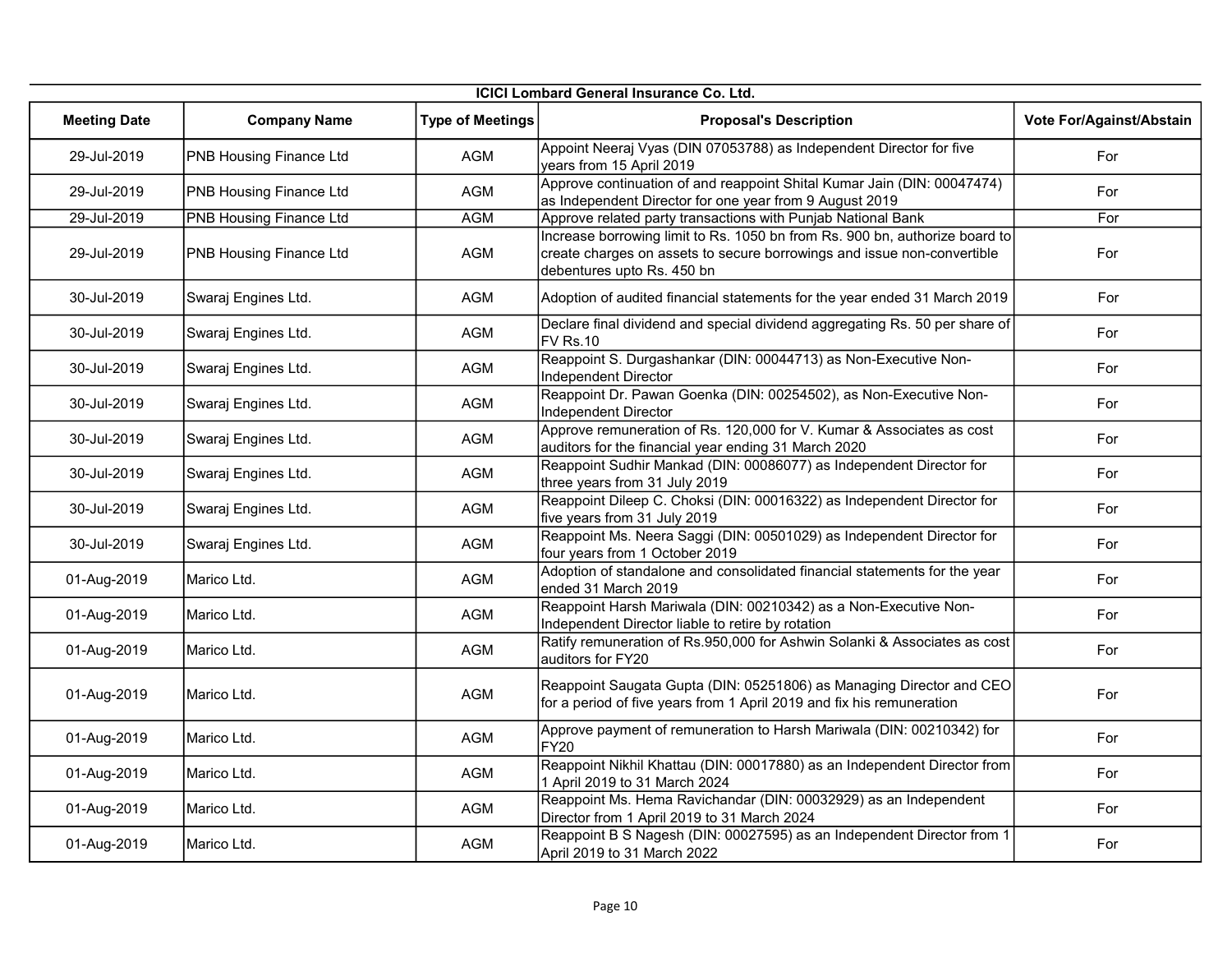| ICICI Lombard General Insurance Co. Ltd. |                                                   |                         |                                                                                                                                                                                                                  |                          |  |
|------------------------------------------|---------------------------------------------------|-------------------------|------------------------------------------------------------------------------------------------------------------------------------------------------------------------------------------------------------------|--------------------------|--|
| <b>Meeting Date</b>                      | <b>Company Name</b>                               | <b>Type of Meetings</b> | <b>Proposal's Description</b>                                                                                                                                                                                    | Vote For/Against/Abstain |  |
| 01-Aug-2019                              | Marico Ltd.                                       | <b>AGM</b>              | Reappoint Rajeev Bakshi (DIN: 00044621) as an Independent Director<br>from 1 April 2019 to 31 March 2020                                                                                                         | For                      |  |
| 01-Aug-2019                              | Eicher Motors Ltd.                                | <b>AGM</b>              | Adoption of financial statements for the year ended 31 March 2019                                                                                                                                                | For                      |  |
| 01-Aug-2019                              | Eicher Motors Ltd.                                | AGM                     | Declare final dividend of Rs. 125.0 per share (face value Rs. 10.0) for FY19                                                                                                                                     | For                      |  |
| 01-Aug-2019                              | Eicher Motors Ltd.                                | <b>AGM</b>              | Reappoint Siddhartha Lal (DIN: 00037645) as Managing Director                                                                                                                                                    | For                      |  |
| 01-Aug-2019                              | Eicher Motors Ltd.                                | AGM                     | Ratify remuneration of Rs. 0.25 mn for V Kalyanaraman, as cost auditors<br>for FY19                                                                                                                              | For                      |  |
| 01-Aug-2019                              | Eicher Motors Ltd.                                | AGM                     | Appoint Vinod Dasari (DIN: 00345657) as Executive Director for a term of<br>five years from 1 April 2019 and fix remuneration not exceeding 3% of<br>profits                                                     | For                      |  |
| 01-Aug-2019                              | Eicher Motors Ltd.                                | <b>AGM</b>              | Appoint Inder Mohan Singh (DIN: 07114750) as Independent Director for<br>five years from 12 November 2018                                                                                                        | For                      |  |
| 01-Aug-2019                              | Eicher Motors Ltd.                                | AGM                     | Appoint Vinod Kumar Aggarwal (DIN: 00038906) as Non-Executive Non-<br>Independent Director liable to retire by rotation from 1 April 2019                                                                        | For                      |  |
| 01-Aug-2019                              | Eicher Motors Ltd.                                | AGM                     | Approve payment of commission to non-executive directors not exceeding<br>1% of net profits from 1 April 2019                                                                                                    | For                      |  |
| 01-Aug-2019                              | Eicher Motors Ltd.                                | <b>AGM</b>              | Approve payment of remuneration of Rs. 5.3 mn (excluding sitting fees) to<br>S Sandilya, Independent Chairperson for FY19, which exceeds 50% of the<br>total remuneration payable to all non-executive directors | For                      |  |
| 01-Aug-2019                              | Eicher Motors Ltd.                                | AGM                     | Approve Eicher Motors Ltd.- Restricted Stock Unit Plan 2019 (RSUP-2019)                                                                                                                                          | For                      |  |
| 01-Aug-2019                              | Eicher Motors Ltd.                                | AGM                     | Approve the grant of RSUs under RSUP-2019 to the employees of<br>subsidiaries                                                                                                                                    | For                      |  |
| 02-Aug-2019                              | Housing Development Finance<br>Corpn. Ltd.        | AGM                     | Adoption of standalone and consolidated financial statements for the year<br>ended 31 March 2019                                                                                                                 | For                      |  |
| 02-Aug-2019                              | <b>Housing Development Finance</b><br>Corpn. Ltd. | AGM                     | Confirm interim dividend of Rs. 3.5 per share and approve final dividend of<br>Rs 17.5 per share of face value Rs 2.0 each                                                                                       | For                      |  |
| 02-Aug-2019                              | <b>Housing Development Finance</b><br>Corpn. Ltd. | AGM                     | Reappoint V. Srinivasa Rangan (DIN:00030248) as Director liable to retire<br>by rotation                                                                                                                         | For                      |  |
| 02-Aug-2019                              | <b>Housing Development Finance</b><br>Corpn. Ltd. | AGM                     | To fix the remuneration of BSR & Co. as statutory auditors at Rs 20.0 mn<br>for FY20                                                                                                                             | For                      |  |
| 02-Aug-2019                              | <b>Housing Development Finance</b><br>Corpn. Ltd. | AGM                     | Appoint Dr. Bhaskar Ghosh (DIN:06656458), as Independent Director for<br>five years from 27 September 2018                                                                                                       | For                      |  |
| 02-Aug-2019                              | <b>Housing Development Finance</b><br>Corpn. Ltd. | AGM                     | Appoint Ms. Ireena Vittal (DIN:05195656) as Independent Director for five<br>years from 30 January 2019                                                                                                          | For                      |  |
| 02-Aug-2019                              | <b>Housing Development Finance</b><br>Corpn. Ltd. | <b>AGM</b>              | Reappoint Nasser Munjee (DIN:00010180) as Independent Director for two<br>years till 20 July 2021                                                                                                                | For                      |  |
| 02-Aug-2019                              | <b>Housing Development Finance</b><br>Corpn. Ltd. | <b>AGM</b>              | Reappoint and approve continuation of Dr. J. J. Irani (DIN:00311104) as<br>Independent Director for two years till 20 July 2021                                                                                  | For                      |  |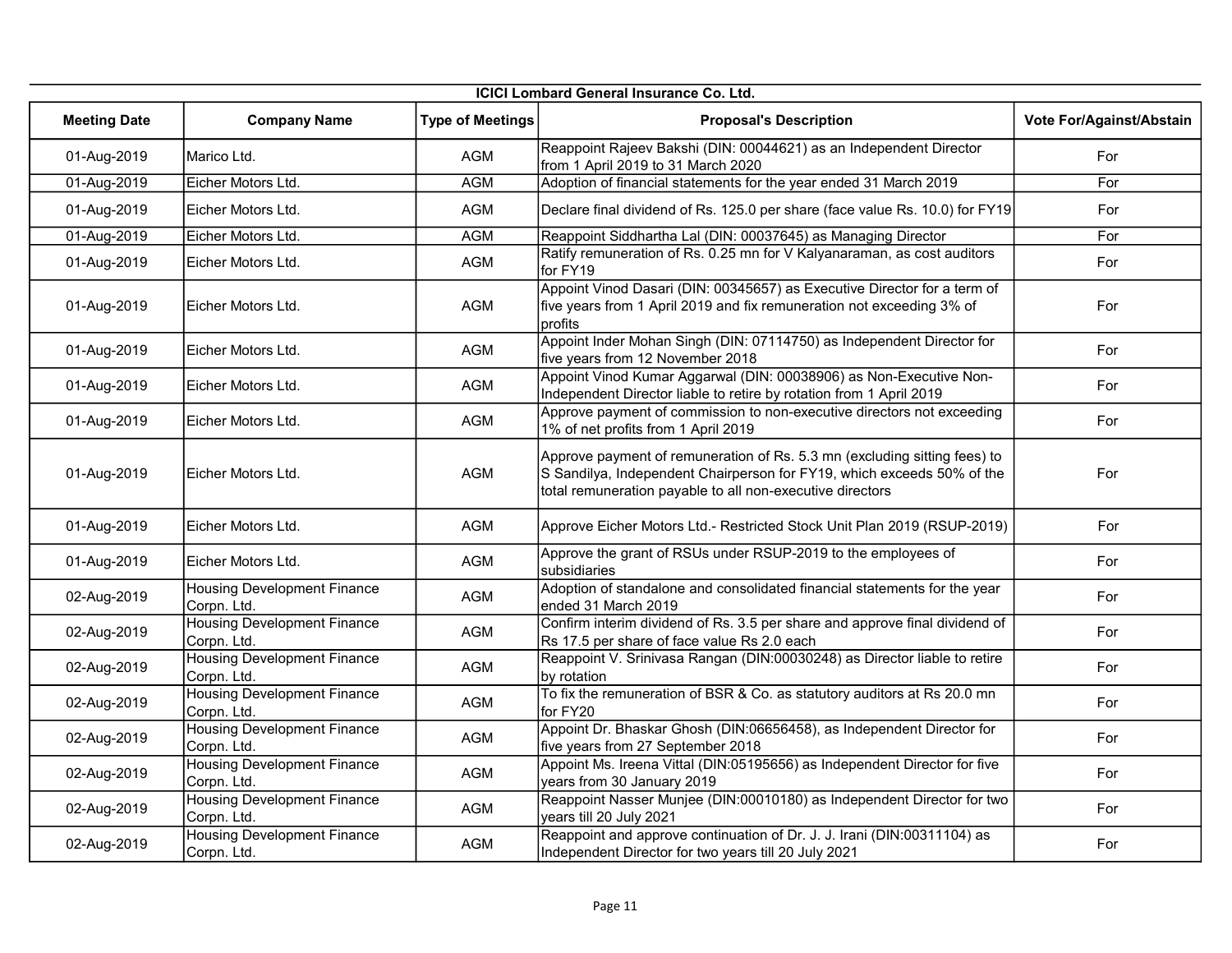| <b>ICICI Lombard General Insurance Co. Ltd.</b> |                                                   |                         |                                                                                                                                                     |                          |
|-------------------------------------------------|---------------------------------------------------|-------------------------|-----------------------------------------------------------------------------------------------------------------------------------------------------|--------------------------|
| <b>Meeting Date</b>                             | <b>Company Name</b>                               | <b>Type of Meetings</b> | <b>Proposal's Description</b>                                                                                                                       | Vote For/Against/Abstain |
| 02-Aug-2019                                     | <b>Housing Development Finance</b><br>Corpn. Ltd. | <b>AGM</b>              | Approve related party transactions with HDFC Bank for FY20                                                                                          | For                      |
| 02-Aug-2019                                     | <b>Housing Development Finance</b><br>Corpn. Ltd. | <b>AGM</b>              | Approve payment of commission to Non-Executive Directors at 1% of net<br>profits for five years from 1 April 2020                                   | For                      |
| 02-Aug-2019                                     | Housing Development Finance<br>Corpn. Ltd.        | AGM                     | Approve revision in remuneration of Keki Mistry (DIN: 00008886) as MD<br>(VC & CEO) from 1 January till the end of his tenure till 13 November 2021 | For                      |
| 02-Aug-2019                                     | <b>Housing Development Finance</b><br>Corpn. Ltd. | <b>AGM</b>              | Approve issuance of Non-Convertible Debentures of up to Rs. 1250 bn                                                                                 | For                      |
| 06-Aug-2019                                     | Pidilite Industries Ltd.                          | <b>AGM</b>              | Adoption of standalone and consolidated financial statements for the year<br>ended 31 March 2019                                                    | For                      |
| 06-Aug-2019                                     | Pidilite Industries Ltd.                          | <b>AGM</b>              | Approve final dividend of Rs. 6.5 per share of face value Re. 1.0 each for<br><b>FY19</b>                                                           | For                      |
| 06-Aug-2019                                     | Pidilite Industries Ltd.                          | <b>AGM</b>              | Reappoint A N Parekh (DIN: 00111366) as Executive Director                                                                                          | For                      |
| 06-Aug-2019                                     | Pidilite Industries Ltd.                          | AGM                     | Reappoint N K Parekh (DIN: 00111518) as Non-Executive Non-<br>Independent Director                                                                  | For                      |
| 06-Aug-2019                                     | Pidilite Industries Ltd.                          | <b>AGM</b>              | Reappoint Bansidhar Mehta (DIN 00035019) as Independent Director from<br>6 August 2019 to 31 March 2024                                             | For                      |
| 06-Aug-2019                                     | Pidilite Industries Ltd.                          | AGM                     | Reappoint Uday Khanna (DIN 00079129) as Independent Director from 6<br>August 2019 to 2 April 2024                                                  | For                      |
| 06-Aug-2019                                     | Pidilite Industries Ltd.                          | <b>AGM</b>              | Reappoint Ms. Meera Shankar (DIN: 06374957) as Independent Director<br>from 6 August 2019 to 29 July 2024                                           | For                      |
| 06-Aug-2019                                     | Pidilite Industries Ltd.                          | AGM                     | Ratify remuneration of Rs. 165,000 to be paid to V J Talati & Co as cost<br>auditors for FY20                                                       | For                      |
| 07-Aug-2019                                     | IMahindra & Mahindra Ltd.                         | AGM                     | Adoption of standalone financial statements for the year ended 31 March<br>2019                                                                     | For                      |
| 07-Aug-2019                                     | Mahindra & Mahindra Ltd.                          | AGM                     | Adoption of consolidated financial statements for the year ended 31 March<br>2019                                                                   | For                      |
| 07-Aug-2019                                     | Mahindra & Mahindra Ltd.                          | <b>AGM</b>              | Declare dividend of Rs. 8.5 per share of face value Rs 5.0                                                                                          | For                      |
| 07-Aug-2019                                     | Mahindra & Mahindra Ltd.                          | <b>AGM</b>              | Reappoint Dr. Pawan Goenka (DIN: 00254502) as a Director                                                                                            | For                      |
| 07-Aug-2019                                     | Mahindra & Mahindra Ltd.                          | AGM                     | Ratify remuneration of Rs.0.8 mn for D C Dave & Co. as cost auditors for<br><b>FY20</b>                                                             | For                      |
| 07-Aug-2019                                     | Mahindra & Mahindra Ltd.                          | AGM                     | Reappoint Dr. Vishakha N. Desai (DIN: 05292671) as an Independent<br>Director from 8 August 2019 to 30 April 2024                                   | For                      |
| 07-Aug-2019                                     | Mahindra & Mahindra Ltd.                          | AGM                     | Reappoint Vikram Singh Mehta (DIN: 00041197), as an Independent<br>Director for a period of five years till 7 August 2024                           | For                      |
| 07-Aug-2019                                     | Mahindra & Mahindra Ltd.                          | AGM                     | Appoint Vijay Kumar Sharma (DIN: 02449088) as Non-Executive Non-<br>Independent Director from 14 November 2018                                      | For                      |
| 07-Aug-2019                                     | Mahindra & Mahindra Ltd.                          | <b>AGM</b>              | Appoint Haigreve Khaitan (DIN: 00005290) as Independent Director for five<br>years from 8 August 2019                                               | For                      |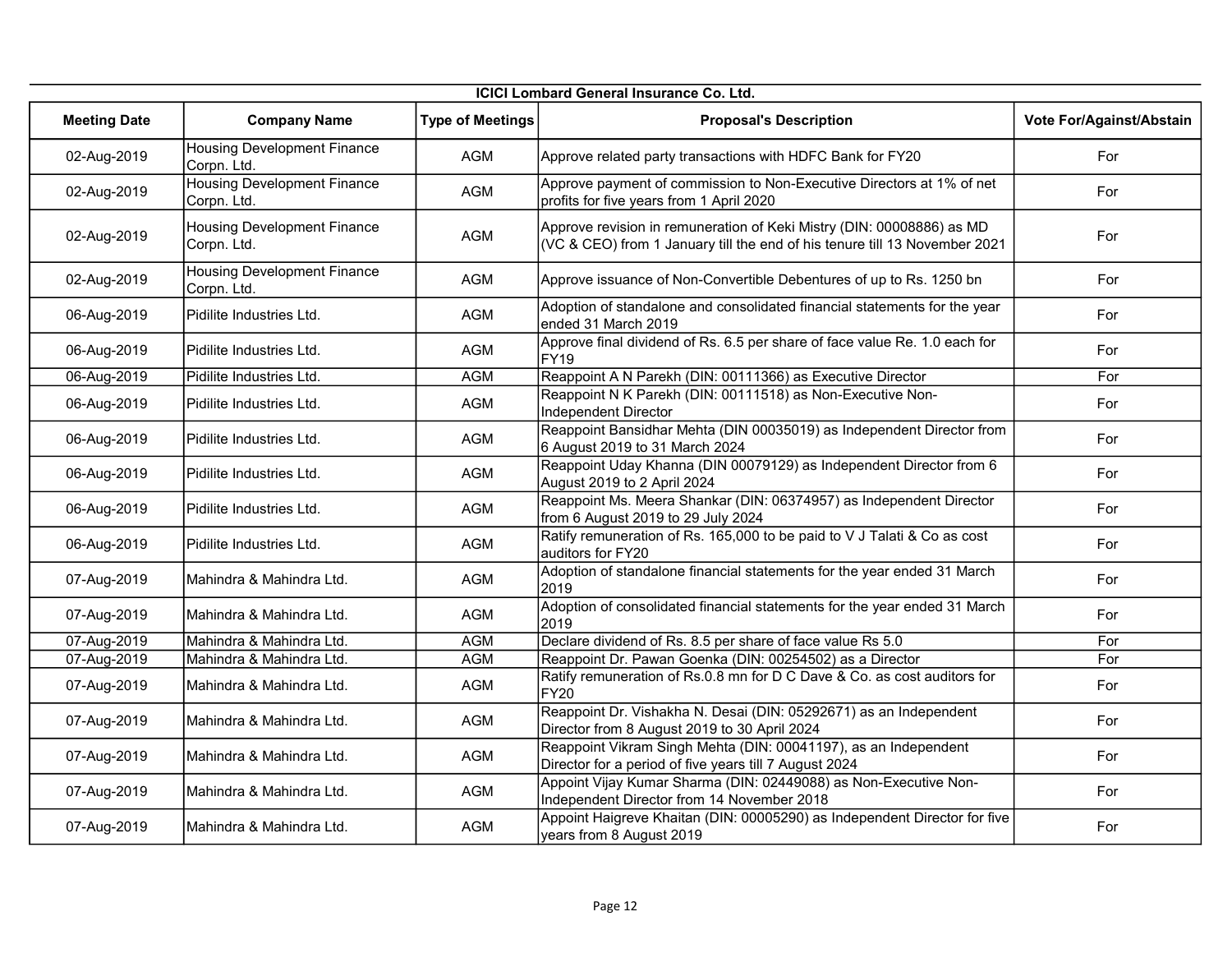| ICICI Lombard General Insurance Co. Ltd. |                            |                         |                                                                                                                                                                                                                       |                          |
|------------------------------------------|----------------------------|-------------------------|-----------------------------------------------------------------------------------------------------------------------------------------------------------------------------------------------------------------------|--------------------------|
| <b>Meeting Date</b>                      | <b>Company Name</b>        | <b>Type of Meetings</b> | <b>Proposal's Description</b>                                                                                                                                                                                         | Vote For/Against/Abstain |
| 07-Aug-2019                              | Mahindra & Mahindra Ltd.   | <b>AGM</b>              | Appoint Ms. Shikha Sharma (DIN: 00043265) as Independent Director for<br>five years from 8 August 2019                                                                                                                | For                      |
| 09-Aug-2019                              | Britannia Industries Ltd.  | <b>AGM</b>              | Adoption of standalone financial statements for the year ended 31 March<br>2019                                                                                                                                       | For                      |
| 09-Aug-2019                              | IBritannia Industries Ltd. | AGM                     | Adoption of consolidated financial statements for the year ended 31 March<br>2019                                                                                                                                     | For                      |
| 09-Aug-2019                              | Britannia Industries Ltd.  | AGM                     | Declare a final dividend of Rs 15 per share of face value Rs 1.0 each                                                                                                                                                 | For                      |
| 09-Aug-2019                              | IBritannia Industries Ltd. | AGM                     | Reappoint Ness N. Wadia (DIN: 00036049) as Director liable to retire by<br>rotation                                                                                                                                   | Against                  |
| 09-Aug-2019                              | Britannia Industries Ltd.  | <b>AGM</b>              | Reappoint BSR & Co LLP as statutory auditors for a period of one year and<br>fix their remuneration at Rs.11.2 mn for FY20                                                                                            | For                      |
| 09-Aug-2019                              | Britannia Industries Ltd.  | AGM                     | Appoint Ms. Tanya Dubash (DIN: 00026028) as Independent Director for a<br>period of five years w.e.f 7 February 2019                                                                                                  | For                      |
| 09-Aug-2019                              | Britannia Industries Ltd.  | AGM                     | Reappoint Avijit Deb (DIN: 00047233) as Independent Director for a period<br>of five years w.e.f 12 August 2019                                                                                                       | Against                  |
| 09-Aug-2019                              | Britannia Industries Ltd.  | AGM                     | Reappoint Keki Dadiseth (DIN: 00052165) as Independent Director for a<br>period of five years w.e.f 12 August 2019                                                                                                    | Against                  |
| 09-Aug-2019                              | Britannia Industries Ltd.  | <b>AGM</b>              | Reappoint Ajai Puri (DIN: 02631587) as Independent Director for a period<br>of five years w.e.f 12 August 2019                                                                                                        | Against                  |
| 12-Aug-2019                              | A I A Engineering Ltd.     | <b>AGM</b>              | Adoption of financial statements for the year ended 31 March 2019                                                                                                                                                     | For                      |
| 12-Aug-2019                              | A I A Engineering Ltd.     | AGM                     | Declare final dividend of Rs. 9.0 per equity share (face value Rs. 10.0) for<br><b>FY19</b>                                                                                                                           | For                      |
| 12-Aug-2019                              | A I A Engineering Ltd.     | AGM                     | Reappoint Ms. Khushali Solanki (DIN: 07008918) as Non-Executive Non-<br>Independent Director                                                                                                                          | For                      |
| 12-Aug-2019                              | A I A Engineering Ltd.     | AGM                     | Approve related party transactions with Welcast Steels Ltd., a 74.85 %<br>subsidiary for purchase of goods in FY20                                                                                                    | For                      |
| 12-Aug-2019                              | A I A Engineering Ltd.     | AGM                     | Approve remuneration of Rs. 0.4 mn for Kiran J Mehta & Co, as cost<br>auditors for FY20                                                                                                                               | For                      |
| 12-Aug-2019                              | A I A Engineering Ltd.     | <b>AGM</b>              | Appoint Ms. Janaki Shah (DIN: 00343343) as Independent Director for five<br>years from 12 August 2019                                                                                                                 | For                      |
| 12-Aug-2019                              | A I A Engineering Ltd.     | AGM                     | Approve payment of remuneration of Rs. 2.25 mn (excluding sitting fees) to<br>Sanjay Majmudar, Non-Executive Director for FY19, which exceeds 50% of<br>the total remuneration payable to all Non-Executive directors | For                      |
| 12-Aug-2019                              | A I A Engineering Ltd.     | AGM                     | Reappoint Rajendra Shah (DIN: 00061922) as Independent Director for five<br>years from 11 September 2019                                                                                                              | For                      |
| 12-Aug-2019                              | A I A Engineering Ltd.     | <b>AGM</b>              | Reappoint Sanjay Majmudar (DIN: 00091305) as Independent Director for<br>five years from 11 September 2019                                                                                                            | For                      |
| 12-Aug-2019                              | A I A Engineering Ltd.     | <b>AGM</b>              | Reappoint Dileep Choksi (DIN: 00016322) as Independent Director for five<br>years from 11 September 2019                                                                                                              | For                      |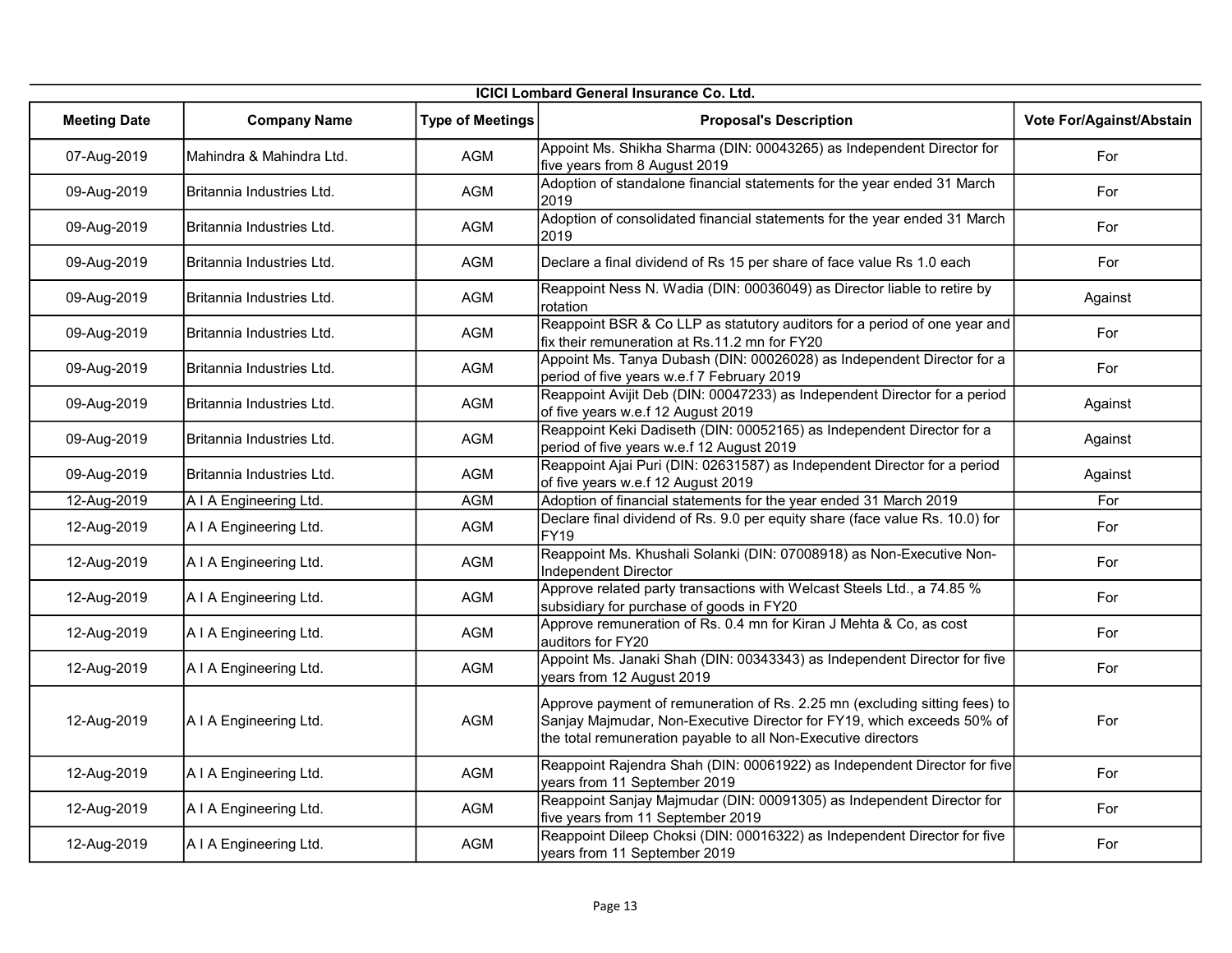|                     | <b>ICICI Lombard General Insurance Co. Ltd.</b> |                         |                                                                                                                                                                     |                          |  |  |
|---------------------|-------------------------------------------------|-------------------------|---------------------------------------------------------------------------------------------------------------------------------------------------------------------|--------------------------|--|--|
| <b>Meeting Date</b> | <b>Company Name</b>                             | <b>Type of Meetings</b> | <b>Proposal's Description</b>                                                                                                                                       | Vote For/Against/Abstain |  |  |
| 13-Aug-2019         | Cochin Shipyard Ltd.                            | <b>AGM</b>              | Adoption of standalone and consolidated financial statements for the year<br>ended 31 March 2019                                                                    | For                      |  |  |
| 13-Aug-2019         | Cochin Shipyard Ltd.                            | <b>AGM</b>              | Approve final dividend of Rs.13 per equity share of face value of Rs.10<br>each                                                                                     | For                      |  |  |
| 13-Aug-2019         | Cochin Shipyard Ltd.                            | <b>AGM</b>              | Reappoint Madhu S Nair (DIN: 07376798), as Director                                                                                                                 | For                      |  |  |
| 13-Aug-2019         | Cochin Shipyard Ltd.                            | <b>AGM</b>              | Authorize the board to fix remuneration of statutory auditors appointed by<br>the Comptroller and Auditor General of India for FY20                                 | For                      |  |  |
| 13-Aug-2019         | Cochin Shipyard Ltd.                            | <b>AGM</b>              | Approve payment of Rs.125,000 as remuneration to KA Felix & Co, cost<br>auditors for FY20                                                                           | For                      |  |  |
| 13-Aug-2019         | Gabriel India Ltd.                              | <b>AGM</b>              | Adoption of financial statements for the year ended 31 March 2019                                                                                                   | For                      |  |  |
| 13-Aug-2019         | Gabriel India Ltd.                              | <b>AGM</b>              | Approve final dividend of Re. 0.95 per share of face value Re.1.0 each                                                                                              | For                      |  |  |
| 13-Aug-2019         | Gabriel India Ltd.                              | <b>AGM</b>              | Reappoint Jagdish Kumar (DIN: 00318558), as Director liable to retire by<br>rotation                                                                                | For                      |  |  |
| 13-Aug-2019         | Gabriel India Ltd.                              | <b>AGM</b>              | Reappoint Pradipta Sen (DIN: 00051758), as Independent Director for<br>three years from 18 September 2019 till 17 September 2022                                    | For                      |  |  |
| 13-Aug-2019         | Gabriel India Ltd.                              | <b>AGM</b>              | Reappoint Aditya Vij (DIN: 03200194), as Independent Director for three<br>years from 31 March 2020 till 30 March 2023                                              | For                      |  |  |
| 21-Aug-2019         | United Spirits Ltd.                             | AGM                     | Adoption of standalone and consolidated financial statements for the year<br>ended 31 March 2019                                                                    | Abstain / No Vote        |  |  |
| 21-Aug-2019         | United Spirits Ltd.                             | <b>AGM</b>              | To reappoint Vinod Rao (DIN: 01788921) as Director                                                                                                                  | Abstain / No Vote        |  |  |
| 21-Aug-2019         | United Spirits Ltd.                             | <b>AGM</b>              | To reappoint Anand Kripalu (DIN: 00118324) as Managing Director and<br>Chief Executive Officer (CEO) for a period of three years with effect from 14<br>August 2019 | Abstain / No Vote        |  |  |
| 21-Aug-2019         | United Spirits Ltd.                             | AGM                     | To reappoint D Sivanandhan (DIN: 03607203) as independent director for a<br>period of five years with effect from 30 September, 2019                                | Abstain / No Vote        |  |  |
| 21-Aug-2019         | United Spirits Ltd.                             | <b>AGM</b>              | To reappoint Mahendra Sharma (DIN: 00327684) as independent director<br>for a period of five years with effect from 01 April, 2020                                  | Abstain / No Vote        |  |  |
| 21-Aug-2019         | United Spirits Ltd.                             | <b>AGM</b>              | To reappoint Rajeev Gupta (DIN: 00241501) as independent director for a<br>period of five years with effect from 23 December, 2019                                  | Abstain / No Vote        |  |  |
| 21-Aug-2019         | United Spirits Ltd.                             | AGM                     | To reappoint Ms Indu Ranjit Shahani (DIN: 00112289) as independent<br>director for a period of five years with effect from 30 September, 2019                       | Abstain / No Vote        |  |  |
| 21-Aug-2019         | United Spirits Ltd.                             | <b>AGM</b>              | Approve additional loans and guarantees to Pioneer Distilleries Limited<br>(PDL), a 75% subsidiary                                                                  | Abstain / No Vote        |  |  |
| 21-Aug-2019         | Axis Bank Ltd.                                  | <b>Postal Ballot</b>    | Approve issue of securities for an amount upto Rs 180.0 bn                                                                                                          | For                      |  |  |
| 23-Aug-2019         | Grasim Industries Ltd.                          | <b>AGM</b>              | Adoption of financial statements for the year ended 31 March 2019                                                                                                   | For                      |  |  |
| 23-Aug-2019         | Grasim Industries Ltd.                          | <b>AGM</b>              | To declare final dividend of Rs. 7 per share (face value Rs. 2.0) for FY19                                                                                          | For                      |  |  |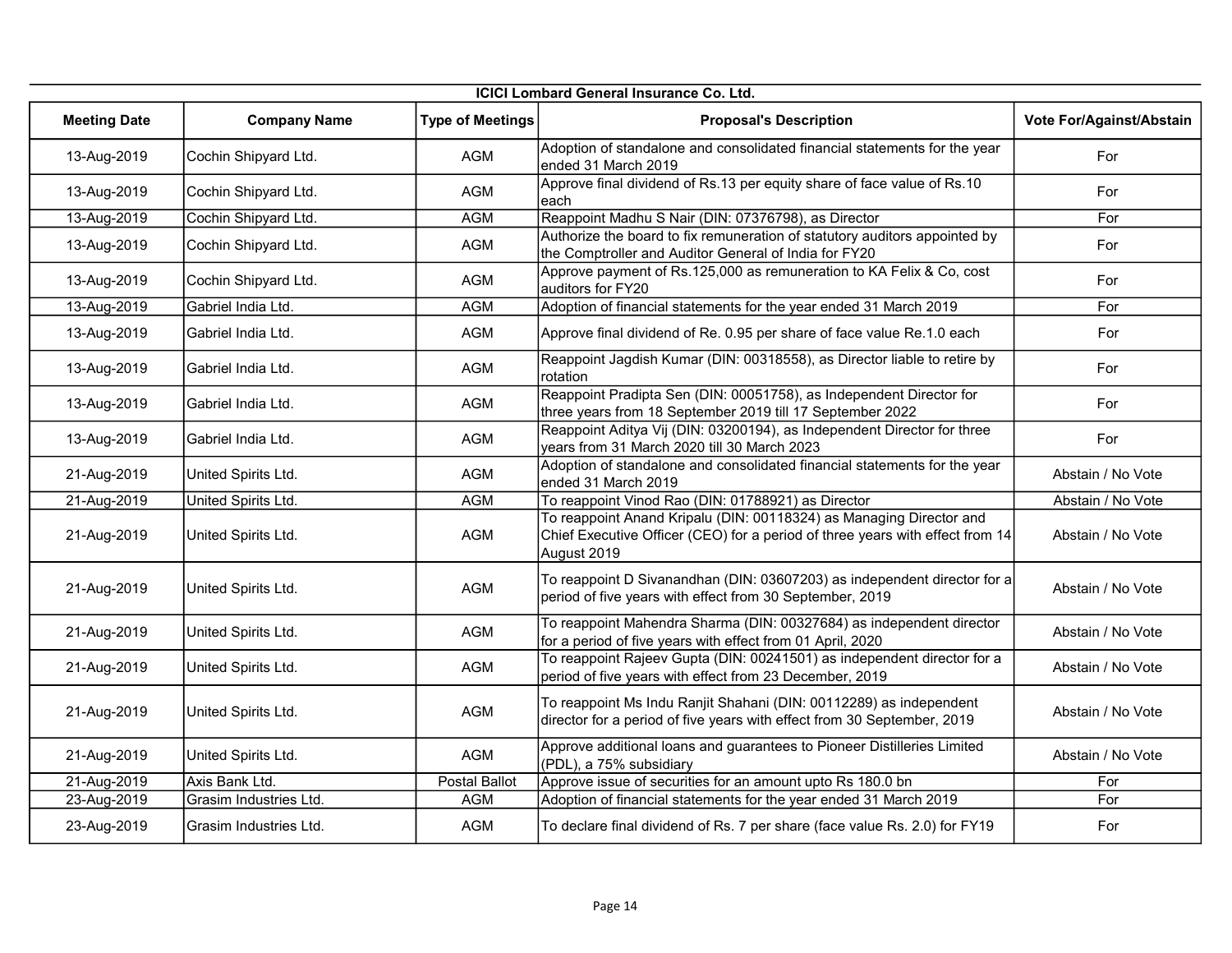|                     | <b>ICICI Lombard General Insurance Co. Ltd.</b> |                         |                                                                                                                                                                                         |                          |  |
|---------------------|-------------------------------------------------|-------------------------|-----------------------------------------------------------------------------------------------------------------------------------------------------------------------------------------|--------------------------|--|
| <b>Meeting Date</b> | <b>Company Name</b>                             | <b>Type of Meetings</b> | <b>Proposal's Description</b>                                                                                                                                                           | Vote For/Against/Abstain |  |
| 23-Aug-2019         | Grasim Industries Ltd.                          | <b>AGM</b>              | Reappoint Kumar Mangalam Birla (DIN: 00012813) as Non-Executive Non-<br>Independent Director                                                                                            | For                      |  |
| 23-Aug-2019         | Grasim Industries Ltd.                          | AGM                     | Reappoint Ms. Usha Sangwan (DIN: 02609263) as Non-Executive Non-<br>Independent Director                                                                                                | For                      |  |
| 23-Aug-2019         | Grasim Industries Ltd.                          | AGM                     | Approve continuation of Arun Thiagarajan (DIN: 00292757) as Independent<br>Director, till the end of his term in 6 May 2021                                                             | For                      |  |
| 23-Aug-2019         | Grasim Industries Ltd.                          | <b>AGM</b>              | Reappoint Cyril Shroff (DIN: 00018979) as an Independent Director                                                                                                                       | For                      |  |
| 23-Aug-2019         | Grasim Industries Ltd.                          | <b>AGM</b>              | Reappoint Dr. Thomas Connelly, Jr. (DIN: 03083495) as Independent<br>Director for a further term of five years from 23 July 2019                                                        | For                      |  |
| 23-Aug-2019         | Grasim Industries Ltd.                          | <b>AGM</b>              | Reappoint O P Rungta (DIN: 00020559) as Independent Director for a<br>further term of five years from 25 September 2019                                                                 | For                      |  |
| 23-Aug-2019         | Grasim Industries Ltd.                          | AGM                     | Appoint N Mohanraj (DIN: 00181969) as Independent Director for a term of<br>five years from 12 July 2019                                                                                | For                      |  |
| 23-Aug-2019         | Grasim Industries Ltd.                          | AGM                     | Approve remuneration of Rs. 1.50 mn for DC Dave & Co. and Rs. 0.22 for<br>MR Dudani & Co. as cost auditors for FY20                                                                     | For                      |  |
| 27-Aug-2019         | Alkem Laboratories Ltd                          | <b>AGM</b>              | Adoption of standalone and consolidated financial statements for the year<br>ended 31 March 2019                                                                                        | For                      |  |
| 27-Aug-2019         | Alkem Laboratories Ltd                          | AGM                     | Confirm interim dividend of Rs. 8.0 per equity share and declare a final<br>dividend of Rs.8.0 per equity share of Rs.2.0 each                                                          | For                      |  |
| 27-Aug-2019         | Alkem Laboratories Ltd                          | <b>AGM</b>              | Reappoint Sandeep Singh (DIN: 01277984) as Director liable to retire by<br>rotation                                                                                                     | For                      |  |
| 27-Aug-2019         | Alkem Laboratories Ltd                          | <b>AGM</b>              | Re-appointment of M/s. B S R & Co. LLP as statutory auditors for five years<br>and fix their remuneration at Rs. 22.1 mn for FY20                                                       | For                      |  |
| 27-Aug-2019         | Alkem Laboratories Ltd                          | AGM                     | Reappoint Samprada Singh (DIN: 00760279) as Non-Executive Director,<br>not liable to retire by rotation, designated Chairperson Emeritus for five<br>years from 1 April 2020            | Abstain / No Vote        |  |
| 27-Aug-2019         | Alkem Laboratories Ltd                          | <b>AGM</b>              | Reappoint Basudeo N. Singh (DIN: 00760310) as Executive Chairperson<br>from 1 April 2019 to 31 March 2020 and fix his remuneration                                                      | For                      |  |
| 27-Aug-2019         | Alkem Laboratories Ltd                          | AGM                     | Appoint Basudeo N. Singh (DIN: 00760310) as a Non-Executive Director<br>designated as Chairperson for five years from 1 April 2020 to 31 March<br>2025 not liable to retire by rotation | For                      |  |
| 27-Aug-2019         | Alkem Laboratories Ltd                          | <b>AGM</b>              | Reappoint Ranjal Laxmana Shenoy (DIN: 00074761) as an Independent<br>Director for five years from 13 July 2020 and approve his continuation after<br>attaining 75 years of age          | For                      |  |
| 27-Aug-2019         | Alkem Laboratories Ltd                          | <b>AGM</b>              | Reappoint Arun Kumar Purwar (DIN: 00026383) as an Independent<br>Director for five years from 13 July 2020 and approve his continuation after<br>attaining 75 years of age              | For                      |  |
| 27-Aug-2019         | Alkem Laboratories Ltd                          | AGM                     | Reappoint Ms. Sangeeta Singh (DIN: 06920906) as an Independent<br>Director for five years from 13 July 2020                                                                             | For                      |  |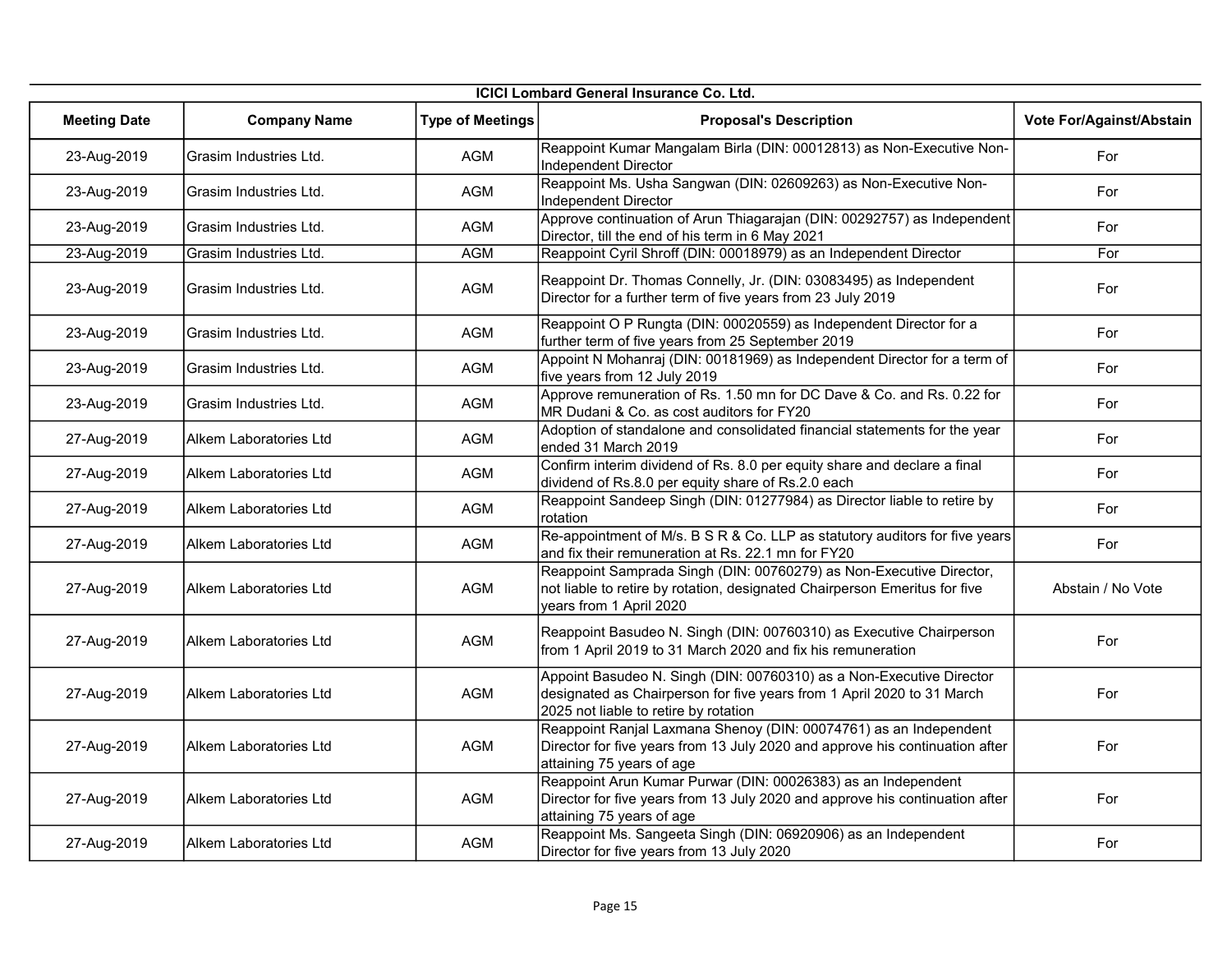| ICICI Lombard General Insurance Co. Ltd. |                        |                         |                                                                                                                                                                                                     |                          |
|------------------------------------------|------------------------|-------------------------|-----------------------------------------------------------------------------------------------------------------------------------------------------------------------------------------------------|--------------------------|
| <b>Meeting Date</b>                      | <b>Company Name</b>    | <b>Type of Meetings</b> | <b>Proposal's Description</b>                                                                                                                                                                       | Vote For/Against/Abstain |
| 27-Aug-2019                              | Alkem Laboratories Ltd | <b>AGM</b>              | Reappoint Ms. Sudha Ravi (DIN: 06764496) as an Independent Director for<br>five years from 13 July 2020                                                                                             | For                      |
| 27-Aug-2019                              | Alkem Laboratories Ltd | <b>AGM</b>              | Approve payment of commission to Non-Executive Director upto 4% of net<br>profits                                                                                                                   | For                      |
| 27-Aug-2019                              | Alkem Laboratories Ltd | <b>AGM</b>              | Ratify remuneration of Rs. 1.0 mn payable to Suresh D. Shenoy, as cost<br>auditor for FY19                                                                                                          | For                      |
| 27-Aug-2019                              | Petronet L N G Ltd.    | AGM                     | Adoption of standalone and consolidated financial statements for the year<br>ended 31 March 2019                                                                                                    | For                      |
| 27-Aug-2019                              | Petronet L N G Ltd.    | AGM                     | To declare a final dividend of Rs. 4.5 per equity share of face value Rs.<br>$10.0$ each                                                                                                            | For                      |
| 27-Aug-2019                              | Petronet L N G Ltd.    | <b>AGM</b>              | Reappoint M. M. Kutty (DIN: 01943083) as Director                                                                                                                                                   | For                      |
| 27-Aug-2019                              | Petronet L N G Ltd.    | <b>AGM</b>              | Reappoint Shashi Shanker (DIN: 06447938) as Director                                                                                                                                                | For                      |
| 27-Aug-2019                              | Petronet L N G Ltd.    | <b>AGM</b>              | Appoint D. Rajkumar (DIN: 00872597) as Director                                                                                                                                                     | For                      |
| 27-Aug-2019                              | Petronet L N G Ltd.    | <b>AGM</b>              | Appoint B. C. Tripathi (DIN: 01657366) as Director                                                                                                                                                  | For                      |
| 27-Aug-2019                              | Petronet L N G Ltd.    | <b>AGM</b>              | Appoint Sanjiv Singh (DIN: 05280701) as Director                                                                                                                                                    | For                      |
| 27-Aug-2019                              | Petronet L N G Ltd.    | <b>AGM</b>              | Appoint Sunil Kumar Srivastava (DIN: 02809123) as Independent Director<br>for three years w.e.f. 2 November 2018                                                                                    | For                      |
| 27-Aug-2019                              | Petronet L N G Ltd.    | <b>AGM</b>              | Appoint Siddhartha Shekhar Singh (DIN: 06873925) as Independent<br>Director for three years w.e.f. 2 November 2018                                                                                  | For                      |
| 27-Aug-2019                              | Petronet L N G Ltd.    | <b>AGM</b>              | Appoint Arun Kumar (DIN: 03570776) as Independent Director for three<br>years w.e.f. 9 April 2019                                                                                                   | For                      |
| 27-Aug-2019                              | Petronet L N G Ltd.    | AGM                     | Ratify remuneration of Rs. 0.12 mn to M/s Chandra Wadhwa & Co. as cost<br>auditors for FY20                                                                                                         | For                      |
| 27-Aug-2019                              | Petronet L N G Ltd.    | <b>AGM</b>              | Approve related party transactions for FY20                                                                                                                                                         | For                      |
| 27-Aug-2019                              | Petronet L N G Ltd.    | <b>AGM</b>              | Approve related party transactions with Bharat Gas Resources Limited<br>(BGRL) in relation to the transactions previously held with Bharat<br>Petroleum Corporation Limited (BPCL) on similar terms | For                      |
| 27-Aug-2019                              | Petronet L N G Ltd.    | <b>AGM</b>              | Approve amendments in the Memorandum of Association                                                                                                                                                 | For                      |
| 27-Aug-2019                              | Petronet L N G Ltd.    | <b>AGM</b>              | Approve amendments in Articles of Association                                                                                                                                                       | For                      |
| 29-Aug-2019                              | City Union Bank Ltd.   | <b>AGM</b>              | Adoption of financial statements for the year ended 31 March 2019                                                                                                                                   | For                      |
| 29-Aug-2019                              | City Union Bank Ltd.   | <b>AGM</b>              | Declare equity dividend of Rs. 0.5 per share (Face Value: Re. 1)                                                                                                                                    | For                      |
| 29-Aug-2019                              | City Union Bank Ltd.   | AGM                     | To reappoint Sundaram & Srinivasan as statutory auditors for one year and<br>fix remuneration at Rs. 2.92 mn                                                                                        | For                      |
| 29-Aug-2019                              | City Union Bank Ltd.   | <b>AGM</b>              | To appoint branch auditors and fix their remuneration                                                                                                                                               | For                      |
| 29-Aug-2019                              | City Union Bank Ltd.   | AGM                     | To appoint R. Mohan (DIN 06902614) as part-time Chairperson for three<br>years from 4 May 2019 and fix remuneration                                                                                 | For                      |
| 29-Aug-2019                              | City Union Bank Ltd.   | <b>AGM</b>              | Ratify variable pay of Rs 0.3 mn for FY17 and approve revision in<br>remuneration from 1 May 2018 for Dr. N. Kamakodi (DIN 02039618)<br>Managing Director & CEO                                     | For                      |
| 29-Aug-2019                              | City Union Bank Ltd.   | AGM                     | To appoint Vaidyanathan Kalyanasundaram (DIN 07120706) as<br>Independent Director for five years from 29 August 2019                                                                                | For                      |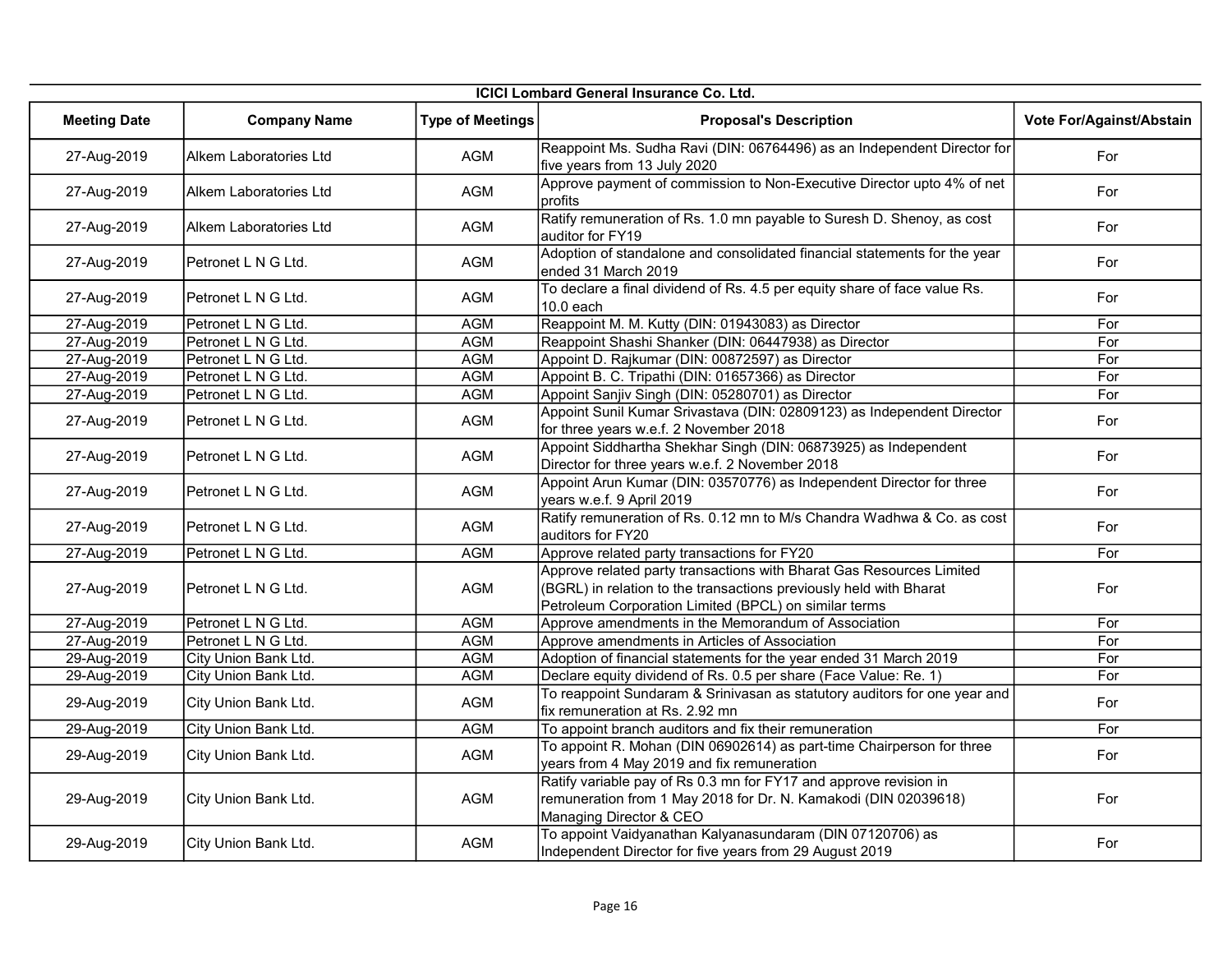| <b>ICICI Lombard General Insurance Co. Ltd.</b> |                                       |                         |                                                                                                                                                                       |                          |
|-------------------------------------------------|---------------------------------------|-------------------------|-----------------------------------------------------------------------------------------------------------------------------------------------------------------------|--------------------------|
| <b>Meeting Date</b>                             | <b>Company Name</b>                   | <b>Type of Meetings</b> | <b>Proposal's Description</b>                                                                                                                                         | Vote For/Against/Abstain |
| 29-Aug-2019                                     | City Union Bank Ltd.                  | <b>AGM</b>              | To appoint Thirukkarugavur Krishnamoorthy Ramkumar (DIN 02688194) as<br>Independent Director for five years from 29 August 2019                                       | For                      |
| 29-Aug-2019                                     | City Union Bank Ltd.                  | <b>AGM</b>              | To reappoint Ms. Abarna Bhaskar (DIN 06971635) as Independent Director<br>upto 24 October 2022                                                                        | For                      |
| 29-Aug-2019                                     | City Union Bank Ltd.                  | <b>AGM</b>              | Approval for raising capital through QIP for an amount not exceeding Rs 5<br>bn                                                                                       | For                      |
| 29-Aug-2019                                     | City Union Bank Ltd.                  | <b>AGM</b>              | Approve alteration in the Articles of Association                                                                                                                     | For                      |
| 30-Aug-2019                                     | Indostar Capital Finance Ltd.         | <b>AGM</b>              | Adoption of standalone and consolidated financial statements for the year<br>ended 31 March 2019                                                                      | For                      |
| 30-Aug-2019                                     | Indostar Capital Finance Ltd.         | <b>AGM</b>              | To confirm interim dividend of Rs. 1.0 per share and to approve final<br>dividend of Rs 1.0 per share of face value Rs. 10 per share                                  | For                      |
| 30-Aug-2019                                     | Indostar Capital Finance Ltd.         | <b>AGM</b>              | To reappoint R. Sridhar (DIN: 00136697), as director liable to retire by<br>rotation                                                                                  | For                      |
| 30-Aug-2019                                     | Indostar Capital Finance Ltd.         | <b>AGM</b>              | Reappoint Bobby Parikh (DIN: 00019437), as Independent Director for five<br>years from 5 March 2020 till 4 March 2025                                                 | For                      |
| 30-Aug-2019                                     | Indostar Capital Finance Ltd.         | <b>AGM</b>              | Increase borrowing limit to Rs. 250 bn from Rs. 200 bn                                                                                                                | For                      |
| 30-Aug-2019                                     | Indostar Capital Finance Ltd.         | <b>AGM</b>              | To issue Non-Convertible Debentures (NCD) aggregating to Rs. 100.0 bn<br>on private placement basis                                                                   | For                      |
| 30-Aug-2019                                     | Indostar Capital Finance Ltd.         | <b>AGM</b>              | Approve increase in aggregate limit of investment and holding by foreign<br>portfolio investors upto 50% of the paid-up capital                                       | For                      |
| 30-Aug-2019                                     | Indostar Capital Finance Ltd.         | <b>AGM</b>              | Approve sale / assignment / securitisation of loan receivables of the<br>company upto Rs 50.0 bn in a financial year                                                  | For                      |
| 30-Aug-2019                                     | Indostar Capital Finance Ltd.         | <b>AGM</b>              | Approve appointment of Shailesh Shirali (DIN: 06525626) as Wholetime<br>Director for five years from 26 June 2019 and fix his remuneration                            | For                      |
| 04-Sep-2019                                     | Persistent Systems Ltd.               | <b>EGM</b>              | Appoint Walker Chandiok & Co LLP as statutory auditors w.e.f. 4<br>September 2019 to fill the casual vacancy caused by the resignation of<br>Deloitte Haskins & Sells | For                      |
| 19-Sep-2019                                     | Tamil Nadu Newsprint & Papers<br>Ltd. | AGM                     | Adoption of financial statements for the year ended 31 March 2019                                                                                                     | For                      |
| 19-Sep-2019                                     | Tamil Nadu Newsprint & Papers<br>Ltd. | AGM                     | Declare final dividend of Rs. 7.5 per equity share (face value Rs. 10.0)                                                                                              | For                      |
| 19-Sep-2019                                     | Tamil Nadu Newsprint & Papers<br>Ltd. | AGM                     | Fix remuneration of Rs. 1.3 mn (plus service tax and out of pocket<br>expenses upto Rs. 75,000) for Brahmayya & Co. as statutory auditors for<br><b>FY19</b>          | For                      |
| 19-Sep-2019                                     | Tamil Nadu Newsprint & Papers<br>Ltd. | AGM                     | Ratify remuneration of Rs. 275,000 (plus service tax and out of pocket<br>expenses upto Rs. 30,000) for Geeyes & Co. as cost auditors for FY20                        | For                      |
| 19-Sep-2019                                     | Tamil Nadu Newsprint & Papers<br>Ltd. | AGM                     | Appoint N Muruganandam (DIN 00540135) as a Non-Executive Director<br>with effect from 4 March 2019                                                                    | For                      |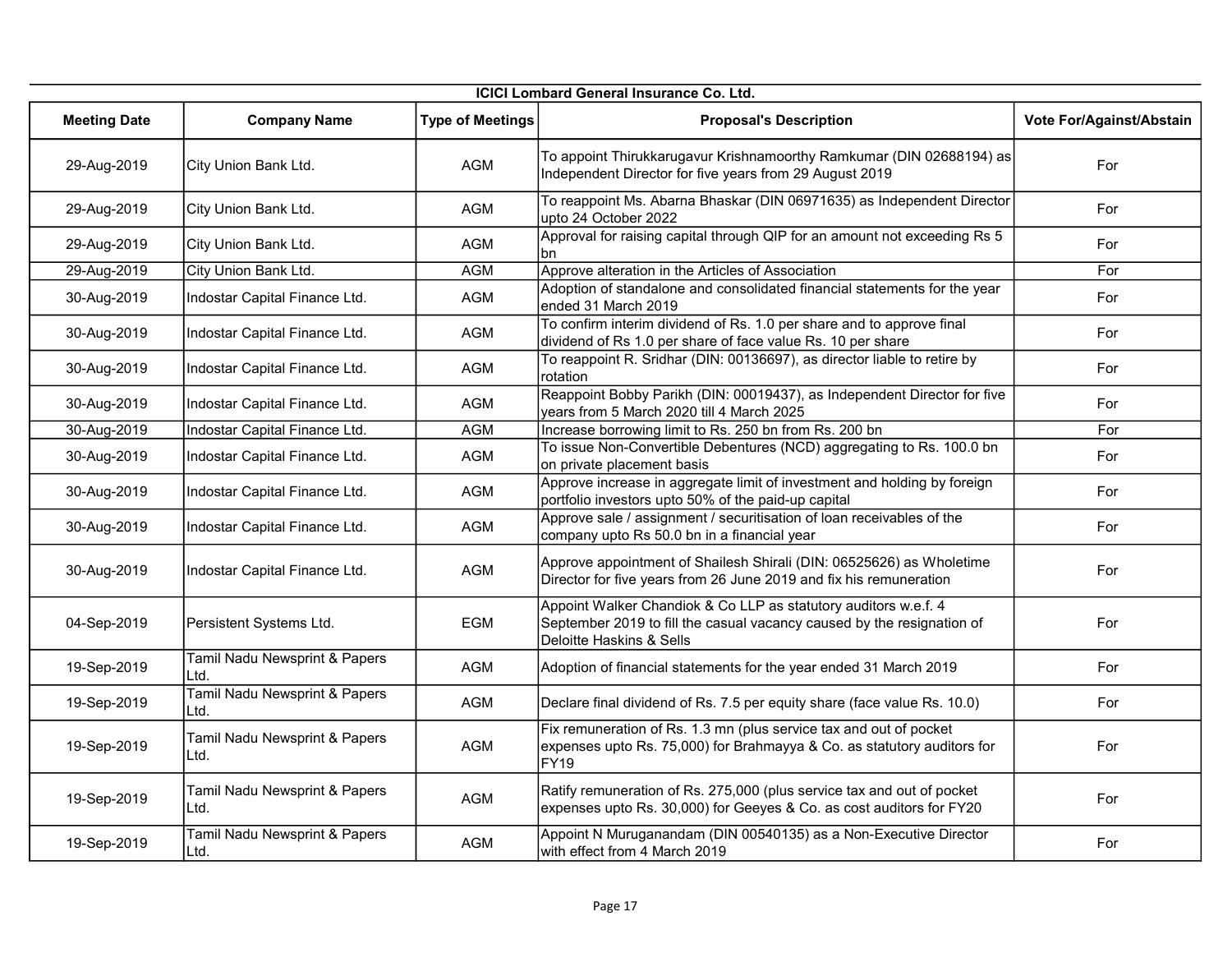| <b>ICICI Lombard General Insurance Co. Ltd.</b> |                                                            |                         |                                                                                                                                                                      |                          |
|-------------------------------------------------|------------------------------------------------------------|-------------------------|----------------------------------------------------------------------------------------------------------------------------------------------------------------------|--------------------------|
| <b>Meeting Date</b>                             | <b>Company Name</b>                                        | <b>Type of Meetings</b> | <b>Proposal's Description</b>                                                                                                                                        | Vote For/Against/Abstain |
| 19-Sep-2019                                     | Tamil Nadu Newsprint & Papers<br>Ltd.                      | <b>AGM</b>              | Appoint Reeta Harish Thakkar (DIN 06976936) as a Non-Executive<br>Director with effect from 9 November 2018                                                          | For                      |
| 19-Sep-2019                                     | Tamil Nadu Newsprint & Papers<br>Ltd.                      | AGM                     | Appoint S Krishnan (DIN 03439632) as a Non-Executive Director with effect<br>from 16 July 2019                                                                       | For                      |
| 23-Sep-2019                                     | ITCLtd.                                                    | Postal Ballot           | Appoint Ajit Kumar Seth (DIN: 08504093) as Independent Director for a<br>period of five years from 13 July 2019                                                      | For                      |
| 23-Sep-2019                                     | ITCLtd.                                                    | Postal Ballot           | Appoint Anand Nayak (DIN: 00973758) as Independent Director for a<br>period of five years from 13 July 2019                                                          | For                      |
| 23-Sep-2019                                     | I T C Ltd.                                                 | Postal Ballot           | Approve variations in terms of remuneration payable to Executive Directors                                                                                           | For                      |
| 25-Sep-2019                                     | Pilani Investment And Industries<br><b>Corporation Ltd</b> | <b>AGM</b>              | Adoption of standalone and consolidated financial statements for the year<br>ended 31 March 2019                                                                     | For                      |
| 25-Sep-2019                                     | Pilani Investment And Industries<br>Corporation Ltd        | AGM                     | Declare final dividend of Rs. 25.0 per equity share (face value Rs. 10.0) for<br><b>FY19</b>                                                                         | For                      |
| 25-Sep-2019                                     | Pilani Investment And Industries<br>Corporation Ltd        | AGM                     | Reappoint A. V. Jalan (DIN: 01455782) as Director liable to retire by<br>rotation                                                                                    | For                      |
| 25-Sep-2019                                     | Pilani Investment And Industries<br><b>Corporation Ltd</b> | AGM                     | Appoint Giriraj Maheswari (DIN:00796252) as Independent Director for a<br>period of five years w.e.f. 17 April 2019                                                  | For                      |
| 25-Sep-2019                                     | Pilani Investment And Industries<br><b>Corporation Ltd</b> | <b>AGM</b>              | Appoint Yazdi P. Dandiwala (DIN:01055000) as Independent Director for a<br>period of five years w.e.f. 17 April 2019                                                 | For                      |
| 25-Sep-2019                                     | Pilani Investment And Industries<br><b>Corporation Ltd</b> | AGM                     | Appoint Ms. Vanita Bhargava (DIN:07156852) as Independent Director for<br>a period of five years w.e.f. 10 July 2019                                                 | For                      |
| 25-Sep-2019                                     | Pilani Investment And Industries<br><b>Corporation Ltd</b> | AGM                     | Reappoint D. K. Mantri (DIN:00075664) as Independent Director for a<br>period of five years w.e.f. 29 August 2019                                                    | For                      |
| 26-Sep-2019                                     | IH T Media Ltd.                                            | <b>AGM</b>              | Adoption of standalone and consolidated financial statements for the year<br>ended 31 March 2019                                                                     | For                      |
| 26-Sep-2019                                     | H T Media Ltd.                                             | <b>AGM</b>              | Declare final dividend of Rs. 0.4 per share                                                                                                                          | For                      |
| 26-Sep-2019                                     | H T Media Ltd.                                             | AGM                     | Reappoint Priyavrat Bhartia (DIN 00020603) as a Non-Executive Non-<br>Independent Director                                                                           | For                      |
| 26-Sep-2019                                     | H T Media Ltd.                                             | <b>AGM</b>              | Appoint B S R and Associates as statutory auditors till the conclusion of the<br>FY19 AGM and for five years after that at a remuneration of Rs. 6.2 mn per<br>annum | For                      |
| 26-Sep-2019                                     | H T Media Ltd.                                             | AGM                     | Ratify remuneration of Rs. 65,000 for Ramanath Iyer & Co as cost auditors<br>for the financial year ending 31 March 2020                                             | For                      |
| 26-Sep-2019                                     | IH T Media Ltd.                                            | <b>AGM</b>              | Appoint Ms. Sindhushree Khullar (DIN: 01493839) as an Independent<br>director for a period of five years until 31 March 2024                                         | For                      |
| 26-Sep-2019                                     | H T Media Ltd.                                             | <b>AGM</b>              | Reappoint Vikram Singh Mehta (DIN: 00041197) as an Independent<br>director for a period of five years from 1 April 2020 to 31 March 2025                             | For                      |
| 27-Sep-2019                                     | Jagran Prakashan Ltd.                                      | AGM                     | Adoption of standalone and consolidated financial statements for the year<br>ended 31 March 2019                                                                     | For                      |
| 27-Sep-2019                                     | Jagran Prakashan Ltd.                                      | <b>AGM</b>              | Declare final dividend of Rs.3.5 per equity share of Rs.2 each                                                                                                       | For                      |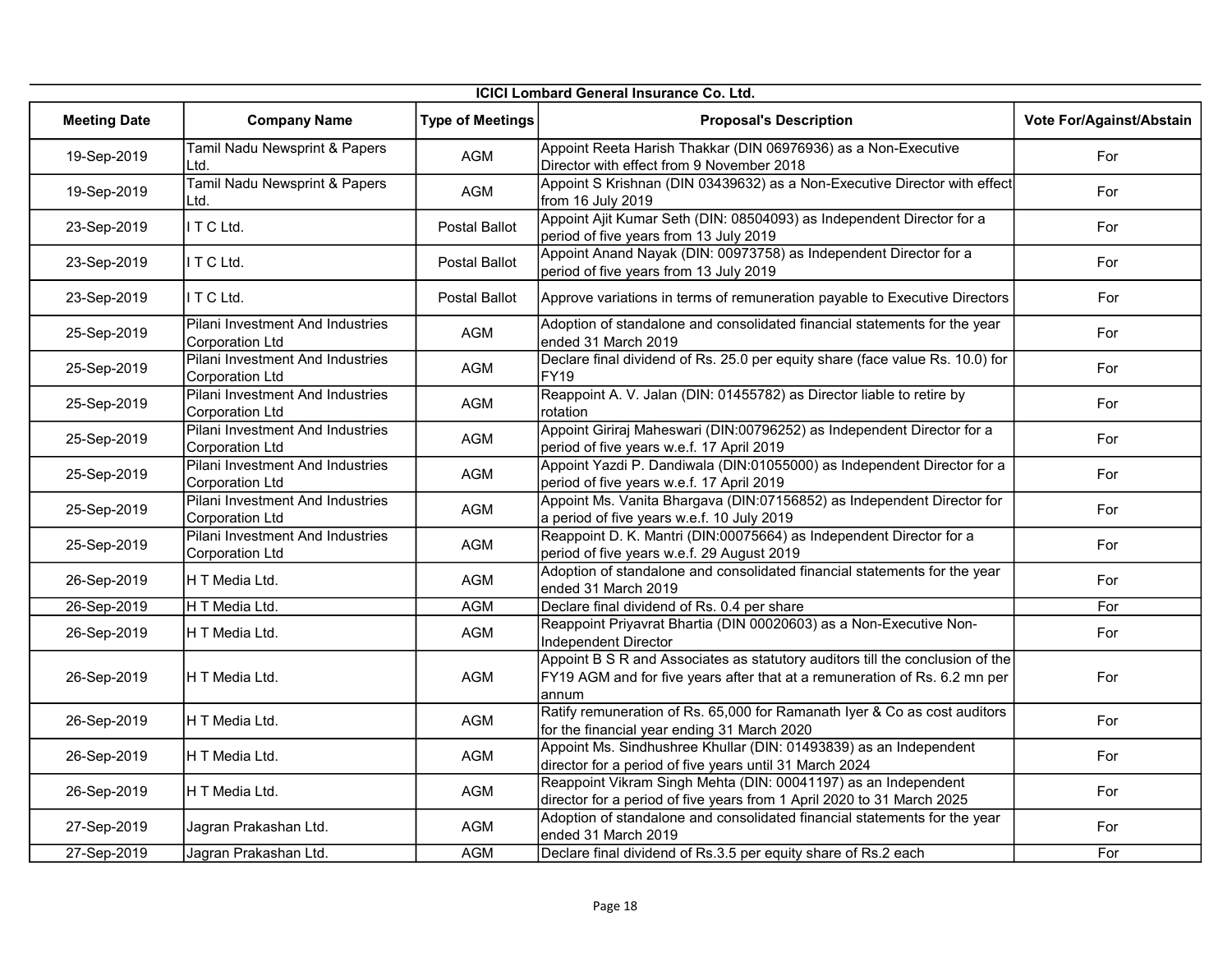|                     | <b>ICICI Lombard General Insurance Co. Ltd.</b> |                         |                                                                                                                                                           |                          |  |  |
|---------------------|-------------------------------------------------|-------------------------|-----------------------------------------------------------------------------------------------------------------------------------------------------------|--------------------------|--|--|
| <b>Meeting Date</b> | <b>Company Name</b>                             | <b>Type of Meetings</b> | <b>Proposal's Description</b>                                                                                                                             | Vote For/Against/Abstain |  |  |
| 27-Sep-2019         | Jagran Prakashan Ltd.                           | AGM                     | Reappoint Sunil Gupta (DIN-00317228) as Director                                                                                                          | For                      |  |  |
| 27-Sep-2019         | Jagran Prakashan Ltd.                           | <b>AGM</b>              | Reappoint Satish Chandra Mishra (DIN- 06643245) as Director                                                                                               | For                      |  |  |
| 27-Sep-2019         | Jagran Prakashan Ltd.                           | AGM                     | Reappoint Satish Chandra Mishra (DIN-06643245) as Whole-Time<br>Director for three years from 1 January 2019 and fix his remuneration                     | For                      |  |  |
| 27-Sep-2019         | Jagran Prakashan Ltd.                           | AGM                     | Reappoint Anuj Puri (DIN- 00048386) as Independent Director for a period<br>of five years till the conclusion of the FY24 AGM                             | For                      |  |  |
| 27-Sep-2019         | Jagran Prakashan Ltd.                           | AGM                     | Reappoint Dilip Cherian (DIN- 00322763) as Independent Director for a<br>period of five years till the conclusion of the FY24 AGM                         | For                      |  |  |
| 27-Sep-2019         | Jagran Prakashan Ltd.                           | <b>AGM</b>              | Reappoint Jayant Davar (DIN-00100801) as Independent Director for a<br>period of five years till the conclusion of the FY24 AGM                           | For                      |  |  |
| 27-Sep-2019         | Jagran Prakashan Ltd.                           | <b>AGM</b>              | Reappoint Ravi Sardana (DIN- 06938773) as Independent Director for a<br>period of five years till the conclusion of the FY24 AGM                          | For                      |  |  |
| 27-Sep-2019         | Jagran Prakashan Ltd.                           | <b>AGM</b>              | Reappoint Shashidhar Narain Sinha (DIN-00953796) as Independent<br>Director for a period of five years till the conclusion of the FY24 AGM                | For                      |  |  |
| 27-Sep-2019         | Jagran Prakashan Ltd.                           | <b>AGM</b>              | Appoint Shailendra Swarup (DIN-00167799) as Independent Director for a<br>period of five years till the conclusion of the FY24 AGM                        | For                      |  |  |
| 27-Sep-2019         | <b>Star Cement Ltd</b>                          | AGM                     | Adoption of standalone and consolidated financial statements for the year<br>ended 31 March 2019                                                          | For                      |  |  |
| 27-Sep-2019         | <b>Star Cement Ltd</b>                          | AGM                     | Reappoint Pankaj Kejriwal (DIN: 00383635) as Non-Executive Non-<br>Independent Director                                                                   | For                      |  |  |
| 27-Sep-2019         | <b>Star Cement Ltd</b>                          | AGM                     | Reappoint Pramod Kumar Shah (DIN: 00343256) as Independent Director<br>for three years from 1 April 2020                                                  | For                      |  |  |
| 27-Sep-2019         | <b>Star Cement Ltd</b>                          | <b>AGM</b>              | Revise remuneration payable to Rajendra Chamaria (DIN: 00246171) as<br>Managing Director from 1 April 2019 till the end of his tenure on 31 March<br>2021 | For                      |  |  |
| 27-Sep-2019         | <b>Star Cement Ltd</b>                          | AGM                     | Approve remuneration of Rs.65,000 for Sanjib Das & Associates as cost<br>auditors for FY20                                                                | For                      |  |  |
| 27-Sep-2019         | <b>Star Cement Ltd</b>                          | AGM                     | Approve related party transactions upto Rs. 9 bn per annum with Star<br>Cement Meghalaya Limited (87.5% subsidiary) from FY20 onwards                     | For                      |  |  |
| 27-Sep-2019         | <b>Star Cement Ltd</b>                          | AGM                     | Approve related party transactions upto Rs. 1.5 bn per annum with<br>Meghalaya Power Limited (51.5% subsidiary) from FY20 onwards                         | For                      |  |  |
| 27-Sep-2019         | <b>Star Cement Ltd</b>                          | AGM                     | Approve related party transactions upto Rs. 1.0 bn per annum with Megha<br>Technical and Engineers Private Limited (100% subsidiary) from FY20<br>onwards | For                      |  |  |
| 27-Sep-2019         | <b>Star Cement Ltd</b>                          | <b>AGM</b>              | Approve related party transactions upto Rs. 0.5 bn per annum with Shyam<br>Century Ferrous Limited from FY20 onwards                                      | Against                  |  |  |
| 27-Sep-2019         | <b>Star Cement Ltd</b>                          | <b>AGM</b>              | Approve payment of additional tax, if applicable, on the proposed buyback<br>of up to 6.8 mn equity shares aggregating to Rs. 1.02 bn                     | For                      |  |  |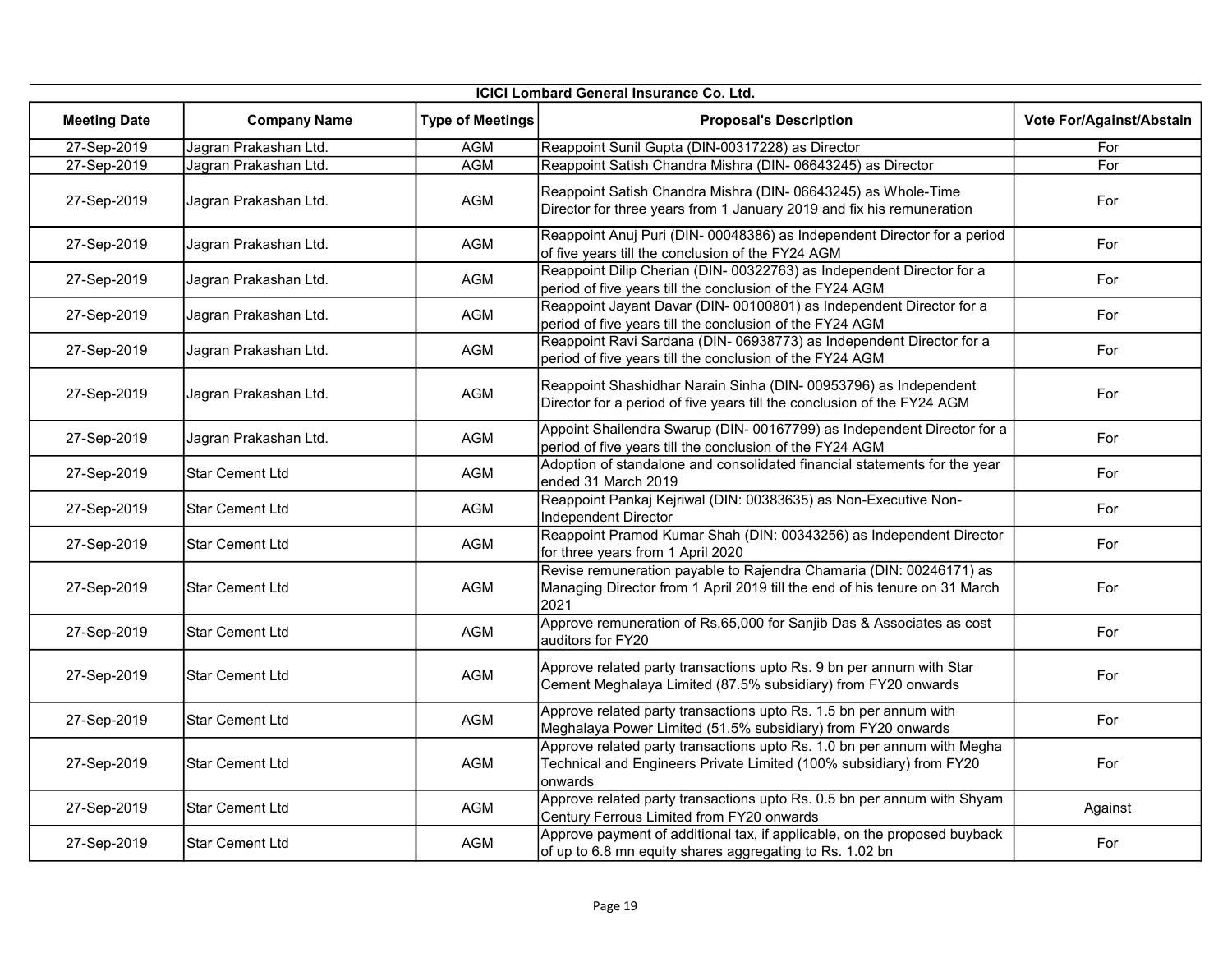| <b>ICICI Lombard General Insurance Co. Ltd.</b> |                               |                         |                                                                                                                                                                                                                |                          |
|-------------------------------------------------|-------------------------------|-------------------------|----------------------------------------------------------------------------------------------------------------------------------------------------------------------------------------------------------------|--------------------------|
| <b>Meeting Date</b>                             | <b>Company Name</b>           | <b>Type of Meetings</b> | <b>Proposal's Description</b>                                                                                                                                                                                  | Vote For/Against/Abstain |
| 27-Sep-2019                                     | S J V N Ltd.                  | <b>AGM</b>              | Adoption of standalone and consolidated financial statements for the year<br>ended 31 March 2019                                                                                                               | For                      |
| 27-Sep-2019                                     | S J V N Ltd.                  | <b>AGM</b>              | Confirm interim dividend of Rs.1.5 per equity share and declare final<br>dividend of Rs.0.65 per equity share of Rs.10 each                                                                                    | For                      |
| 27-Sep-2019                                     | S J V N Ltd.                  | <b>AGM</b>              | Reappoint Rakesh Kumar Bansal (DIN: 06395552) as a Director (Electrical)                                                                                                                                       | For                      |
| 27-Sep-2019                                     | S J V N Ltd.                  | AGM                     | Reappoint Amarjit Singh Bindra (DIN: 03358160) as a Director (Finance)                                                                                                                                         | For                      |
| 27-Sep-2019                                     | S J V N Ltd.                  | AGM                     | Appoint Shubash Chander Negi (DIN: 01830394) as an Independent<br>Director for a period of three years w.e.f. 25 March 2019                                                                                    | For                      |
| 27-Sep-2019                                     | S J V N Ltd.                  | <b>AGM</b>              | Appoint Dr. Rajnish Pande (DIN: 08406125) as an Independent Director for<br>a period of three years w.e.f. 29 March 2019                                                                                       | For                      |
| 27-Sep-2019                                     | S J V N Ltd.                  | AGM                     | Ratify remuneration of Rs. 210,000 payable to Balwinder & Associates as<br>cost auditors for FY20                                                                                                              | For                      |
| 27-Dec-2019                                     | <b>Rbl Bank Ltd</b>           | <b>EGM</b>              | Issue and allot 19.83 mn equity shares on preferential basis at Rs 340.7<br>per share to four investors to raise Rs 6.76 bn                                                                                    | Abstain / No Vote        |
| 27-Dec-2019                                     | <b>Rbl Bank Ltd</b>           | EGM                     | Issue and allot 4.40 mn equity shares on preferential basis at Rs 340.7 per<br>share to Bajaj Finance Ltd. to raise Rs 1.50 bn                                                                                 | Abstain / No Vote        |
| 09-Jan-2020                                     | Axis Bank Ltd.                | Postal Ballot           | Reappoint S. Vishvanathan (DIN: 02255828) as Independent Director from<br>11 February 2020 upto 10 February 2023                                                                                               | For                      |
| 20-Jan-2020                                     | Polycab India Ltd.            | Postal Ballot           | Approve shifting of Registered Office to Panchmahal, Gujarat from Delhi<br>and amend the Memorandum of Association accordingly                                                                                 | Abstain / No Vote        |
| 20-Jan-2020                                     | Polycab India Ltd.            | Postal Ballot           | Ratification and amendment of Employee Stock Option Plan 2018                                                                                                                                                  | Abstain / No Vote        |
| 20-Jan-2020                                     | Polycab India Ltd.            | Postal Ballot           | Ratification and amendment of Polycab Employee Stock Option Privilege<br>Scheme 2018                                                                                                                           | Abstain / No Vote        |
| 20-Jan-2020                                     | Polycab India Ltd.            | Postal Ballot           | Ratification and amendment of Polycab Employee Stock Option<br>Performance Scheme 2018                                                                                                                         | Abstain / No Vote        |
| 20-Jan-2020                                     | Polycab India Ltd.            | Postal Ballot           | Ratification of Employee Stock Option Plan 2018 for grant of options to the<br>eligible employees of subsidiary companies                                                                                      | Abstain / No Vote        |
| 26-Feb-2020                                     | Ashok Leyland Ltd.            | Postal Ballot           | Appoint Saugata Gupta (DIN: 05251806) as Independent Director for five<br>years w.e.f. 8 November 2019                                                                                                         | For                      |
| 26-Feb-2020                                     | Ashok Leyland Ltd.            | Postal Ballot           | Appoint Vipin Sondhi (DIN: 00327400) as Director w.e.f. 12 December<br>2019                                                                                                                                    | For                      |
| 26-Feb-2020                                     | Ashok Leyland Ltd.            | Postal Ballot           | Appoint Vipin Sondhi (DIN: 00327400) as Managing Director and CEO for<br>five years w.e.f. 12 December 2019 and fix his remuneration                                                                           | For                      |
| 01-Mar-2020                                     | Indostar Capital Finance Ltd. | EGM                     | Approve increase in authorised share capital and consequent alteration of<br>the capital clause of the Memorandum of Association                                                                               | For                      |
| 01-Mar-2020                                     | Indostar Capital Finance Ltd. | EGM                     | Approve issuance of 30.2 mn equity shares aggregating Rs 8.8 bn and<br>12.1 bn compulsorily convertible preference shares aggregating Rs 3.5 bn<br>on a preferential basis to BCP V Multiple Holdings Pte. Ltd | For                      |